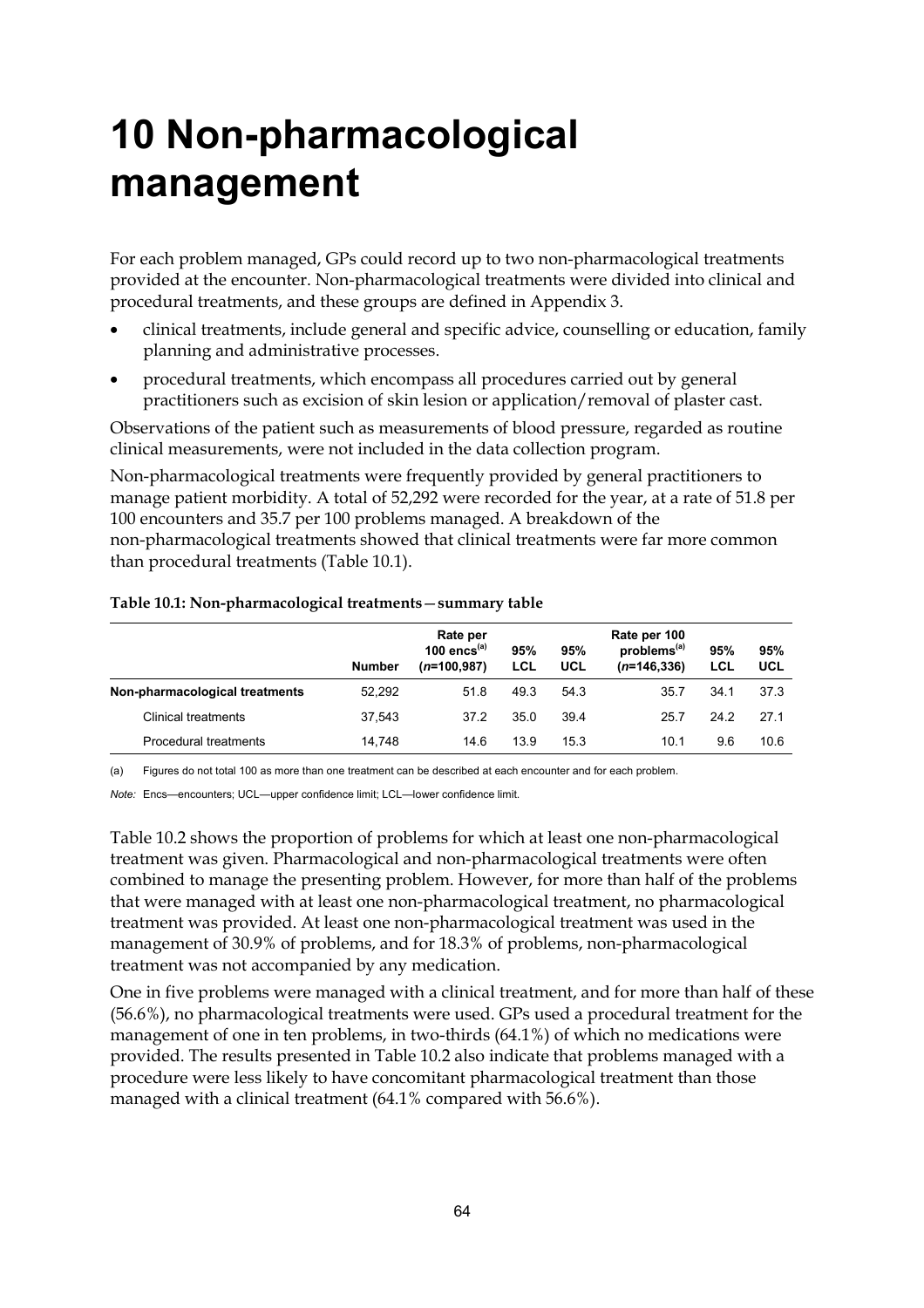| Co-management of problems with<br>non-pharmacological treatments | Number of<br>problems | Per cent<br>within class | Per cent of<br>problems<br>$(n=146,336)$ | 95%<br>LCL | 95%<br>UCL |
|------------------------------------------------------------------|-----------------------|--------------------------|------------------------------------------|------------|------------|
| At least one non-pharmacological treatment                       | 45.257                | 100.0                    | 30.9                                     | 29.7       | 32.2       |
| Without pharmacological treatment                                | 26.743                | 59.1                     | 18.3                                     | 17.6       | 19.0       |
| At least one clinical treatment                                  | 33.165                | 100.0                    | 22.7                                     | 21.5       | 23.8       |
| Without pharmacological treatment                                | 18,762                | 56.6                     | 12.8                                     | 122        | 13.5       |
| At least one procedural treatment                                | 13.749                | 100.0                    | 9.4                                      | 9.0        | 9.8        |
| Without pharmacological treatment                                | 8.810                 | 64.1                     | 6.0                                      | 5.7        | 6.3        |

**Table 10.2: Relationship of non-pharmacological management with pharmacological treatments**

*Note:* LCL—lower confidence limit; UCL—upper confidence limit.

## **10.1 Clinical treatments**

The total number of clinical treatments provided by GPs was 37,543, at a rate of 37.2 per 100 encounters (Table 10.1).

### **Most frequent clinical treatments**

The three most common clinical treatments were advice and education in general (13.3% of total non-pharmacological treatments), counselling on the problem managed (10.6%) and advice and education pertaining to nutrition and weight (10.1%).

General advice/education was provided at a rate of 6.9 per 100 encounters, while counselling on the problem managed was given at a rate of 5.5 per 100 encounters and advice and education on nutrition and weight at a rate of 5.2 per 100 encounters. Advice and education on the treatment of the problem (4.2 per 100 encounters), psychological counselling (2.9) and advice on medication (2.5) were also frequently provided. Table 10.3 lists a range of clinical treatments provided in order of decreasing frequency. These treatments relate to various aspects of health, such as medication, alcohol consumption, smoking, exercise, lifestyle, occupational and relationship issues.

### **Problems managed with clinical treatments**

A total of 33,165 problems included a clinical treatment as part of their management. The top ten problems accounted for almost 30% of all problems for which a clinical treatment was provided. The problem most often managed with a clinical treatment was URTI (5.6% of problems managed with a clinical treatment), followed by depression (5.3%), hypertension (4.6%) and lipid disorder (2.7%) (Table 10.4).

The two right-hand columns in Table 10.4 show the extent to which a clinical treatment was used for that problem and the relationship between the use of a clinical treatment and a medication. It can be seen that 49.4% of depression contacts were managed with a clinical treatment, most probably counselling, and of these, 44.1% were not given a prescription as part of the treatment. Likewise, 45.0% of anxiety was managed with a clinical treatment, and 61.7% of these did not receive a medication. Asthma was less likely to be managed with a clinical treatment (20.1%) and less likely to be managed without medication when clinical treatment was given (26.1%).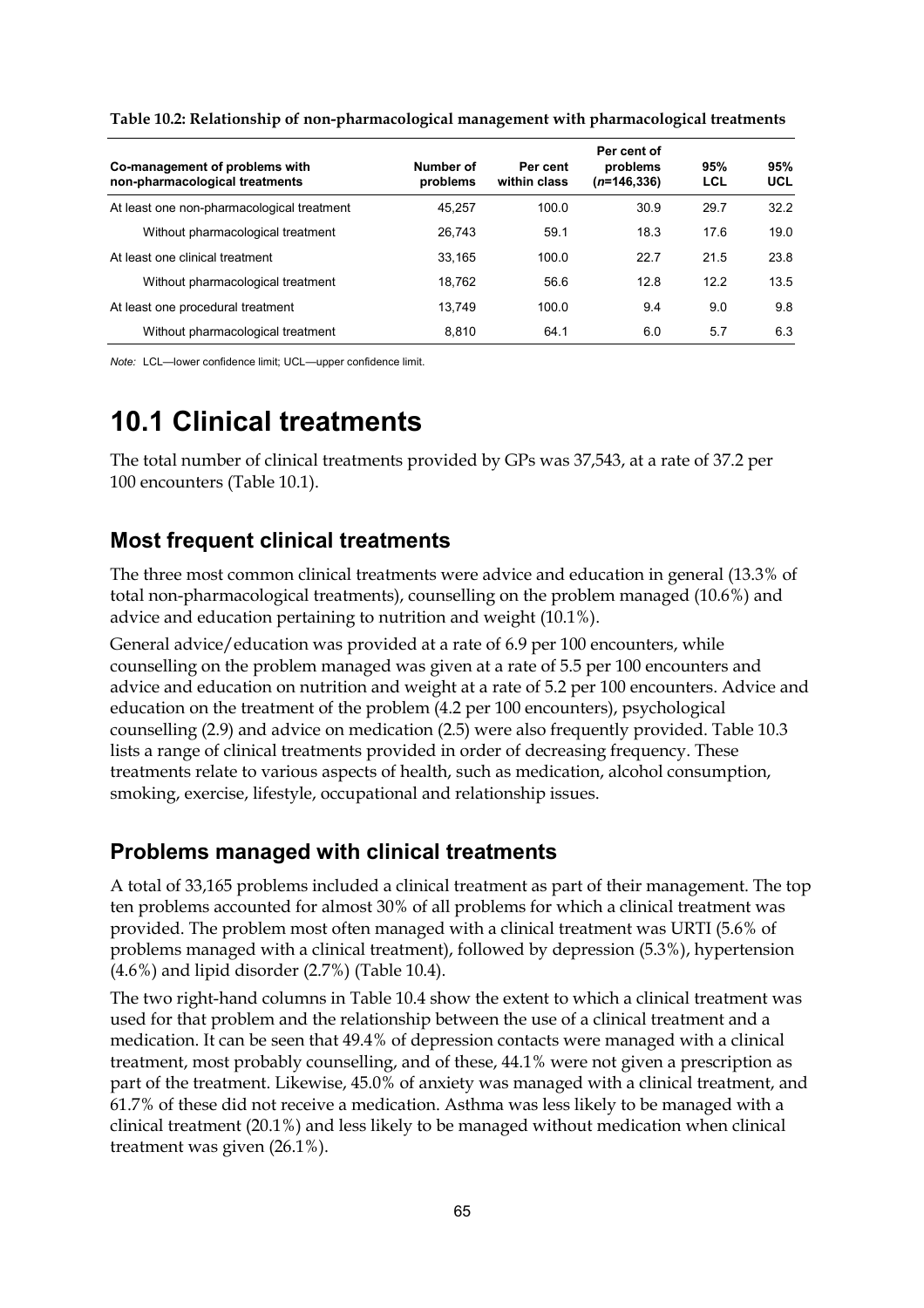### **Table 10.3: Most frequent clinical treatments**

| <b>Treatment</b>                     | <b>Number</b> | Per cent of non-<br>pharmacological<br>treatments<br>$(n=52, 292)$ | Rate per 100<br>encounters <sup>(a)</sup><br>$(n=100, 987)$ | 95%<br><b>LCL</b> | 95%<br><b>UCL</b> |
|--------------------------------------|---------------|--------------------------------------------------------------------|-------------------------------------------------------------|-------------------|-------------------|
| Advice/education*                    | 6,955         | 13.3                                                               | 6.9                                                         | 5.9               | 7.9               |
| Counselling-problem*                 | 5,525         | 10.6                                                               | 5.5                                                         | 4.7               | 6.3               |
| Counselling/advice-nutrition/weight* | 5,266         | 10.1                                                               | 5.2                                                         | 4.6               | 5.9               |
|                                      |               |                                                                    |                                                             |                   |                   |
| Advice/education-treatment*          | 4,287         | 8.2                                                                | 4.2                                                         | 3.6               | 4.9               |
| Counselling-psychological*           | 2.911         | 5.7                                                                | 2.9                                                         | 2.6               | 3.2               |
| Advice/education-medication*         | 2,508         | 4.8                                                                | 2.5                                                         | 2.1               | 2.8               |
| Counselling/advice-exercise*         | 1,626         | 3.1                                                                | 1.6                                                         | 1.2               | 2.0               |
| Other admin/document*                | 1,563         | 3.0                                                                | 1.6                                                         | 1.3               | 1.8               |
| Reassurance, support                 | 1,389         | 2.7                                                                | 1.4                                                         | 1.0               | 1.7               |
| Sickness certificate                 | 1,311         | 2.5                                                                | 1.3                                                         | 0.8               | 1.8               |
| Counselling/advice-smoking*          | 679           | 1.3                                                                | 0.7                                                         | 0.4               | 0.9               |
| Counselling/advice-lifestyle*        | 508           | 1.0                                                                | 0.5                                                         | 0.0               | 1.5               |
| Counselling/advice-alcohol*          | 378           | 0.7                                                                | 0.4                                                         | 0.1               | 0.6               |
| Family planning*                     | 368           | 0.7                                                                | 0.4                                                         | 0.1               | 0.6               |
| Counselling/advice-health/body*      | 344           | 0.7                                                                | 0.3                                                         | 0.0               | 0.8               |
| Counselling/advice-prevention*       | 315           | 0.6                                                                | 0.3                                                         | 0.0               | 0.8               |
| Subtotal                             | 35.933        | 68.7                                                               |                                                             |                   |                   |
| <b>Total clinical treatments</b>     | 37,543        | 71.8                                                               | 37.2                                                        | 35.0              | 39.4              |
| Total non-pharmacological treatments | 52,292        | 100.0                                                              | 51.8                                                        | 49.3              | 54.3              |

(a) Figures do not total 100 as more than one treatment can be recorded at each encounter.

Includes multiple ICPC-2 or ICPC-2 PLUS codes (see Appendix 3).

*Note:* LCL—lower confidence limit; UCL—upper confidence limit.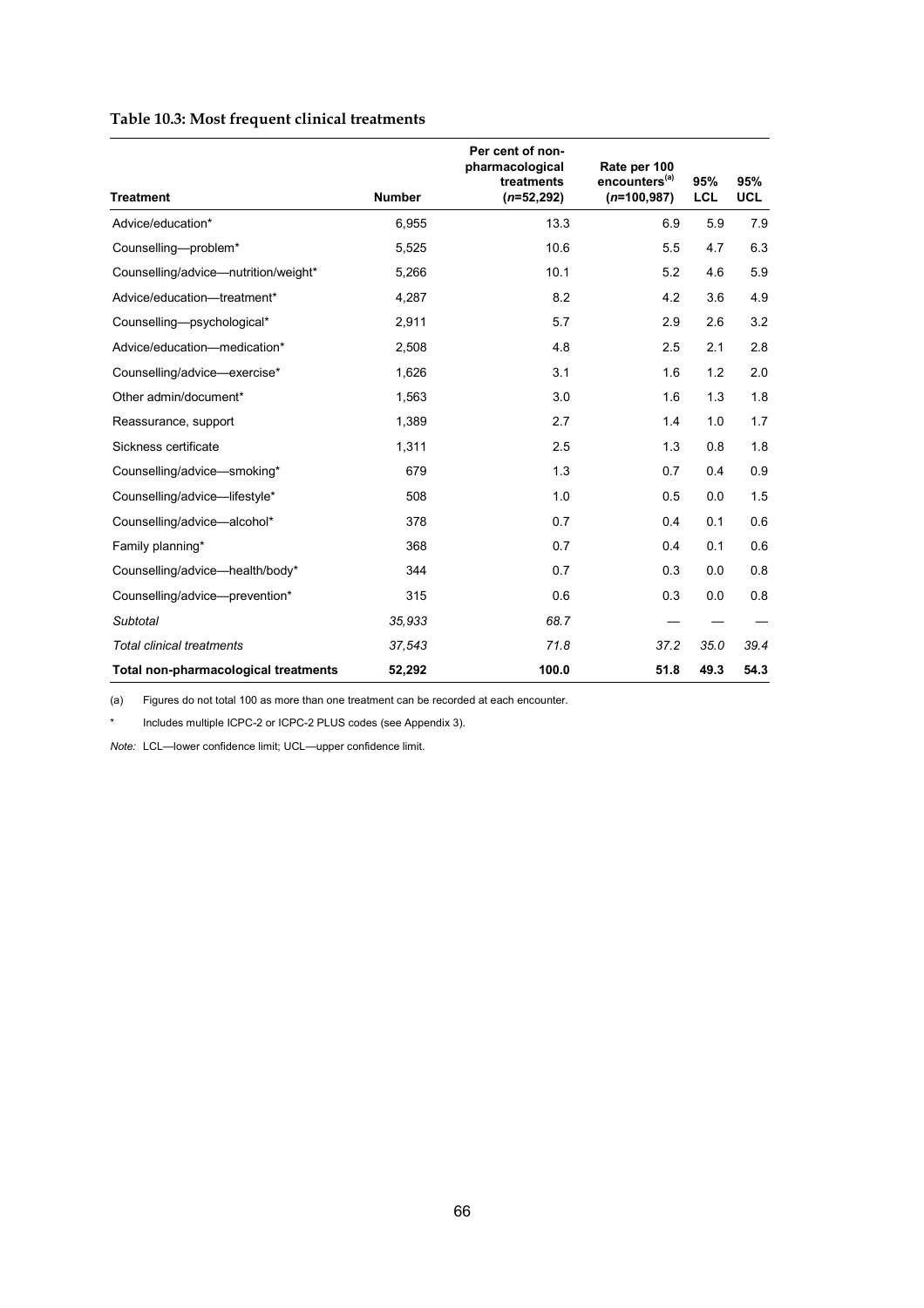| Problem managed                     | <b>Number</b> | Per cent of<br>problems<br>with clinical<br>treatment | Rate per 100<br>encounters <sup>(a) (b)</sup><br>$(n=100,987)$ | 95%<br><b>LCL</b> | 95%<br><b>UCL</b> | Per cent<br>this<br>problem <sup>(c)</sup> | Per cent of<br>treated<br>problems-<br>no meds <sup>(d)</sup> |
|-------------------------------------|---------------|-------------------------------------------------------|----------------------------------------------------------------|-------------------|-------------------|--------------------------------------------|---------------------------------------------------------------|
| Acute upper respiratory infection   | 1,853         | 5.6                                                   | 1.8                                                            | 1.5               | 2.2               | 28.7                                       | 48.7                                                          |
| Depression*                         | 1,760         | 5.3                                                   | 1.7                                                            | 1.5               | 2.0               | 49.4                                       | 44.1                                                          |
| Hypertension*                       | 1,510         | 4.6                                                   | 1.5                                                            | 1.1               | 1.9               | 16.9                                       | 46.4                                                          |
| Lipid disorder                      | 904           | 2.7                                                   | 0.9                                                            | 0.7               | 1.1               | 29.7                                       | 67.8                                                          |
| Diabetes*                           | 852           | 2.6                                                   | 0.8                                                            | 0.7               | 1.0               | 28.9                                       | 64.0                                                          |
| Anxiety*                            | 703           | 2.1                                                   | 0.7                                                            | 0.5               | 0.9               | 45.0                                       | 61.7                                                          |
| Gastroenteritis, presumed infection | 618           | 1.9                                                   | 0.6                                                            | 0.4               | 0.8               | 50.1                                       | 54.4                                                          |
| Viral disease, other/NOS            | 569           | 1.7                                                   | 0.6                                                            | 0.2               | 0.9               | 40.1                                       | 49.4                                                          |
| Back complaint*                     | 560           | 1.7                                                   | 0.6                                                            | 0.3               | 0.8               | 21.4                                       | 49.5                                                          |
| Asthma                              | 553           | 1.7                                                   | 0.6                                                            | 0.3               | 0.8               | 20.1                                       | 26.1                                                          |
| Subtotal                            | 9,882         | 29.8                                                  |                                                                |                   |                   |                                            |                                                               |
| <b>Total problems</b>               | 33,165        | 100.0                                                 | 32.8                                                           | 31.0              | 34.7              |                                            |                                                               |

#### **Table 10.4: The ten most common problems managed with a clinical treatment**

(a) Figures do not total 100 as more than one treatment can be recorded at each encounter.

(b) Rate of provision of clinical treatment for selected problem per 100 total encounters.

(c) Per cent of contacts with this problem that generated at least one clinical treatment.

(d) The numerator is the number of cases of this problem that generated at least one clinical treatment but generated no medications. The denominator is the total number of contacts for this problem that generated at least one clinical treatment (with or without medications).

Includes multiple ICPC-2 or ICPC-2 PLUS codes (see Appendix 3).

*Note:* LCL—lower confidence limit; UCL—upper confidence limit; meds—medications; NOS—not otherwise specified.

# **10.2 Procedural treatments**

### **Number of procedures at encounter**

Procedural treatments included therapeutic actions and diagnostic procedures undertaken by the GP. ICPC-2 codes were grouped across ICPC-2 chapters for this analysis because of small numbers within each chapter. There were 14,748 procedural treatments recorded, at a rate of 14.6 per 100 encounters (Table 10.1).

### **Most frequent procedures**

Table 10.5 lists the most frequent therapeutic procedures. The most common procedure was the excision or removal of tissue (including destruction, debridement or cauterisation). It accounted for 5.5% of all non-pharmacological treatments and occurred at a rate of 2.9 per 100 encounters. This was followed by physical medicine or rehabilitation (including physiotherapy, massage and therapeutic exercises) which occurred at a rate of 2.1 per 100 encounters, and accounted for 4.1% of all non-pharmacological treatments.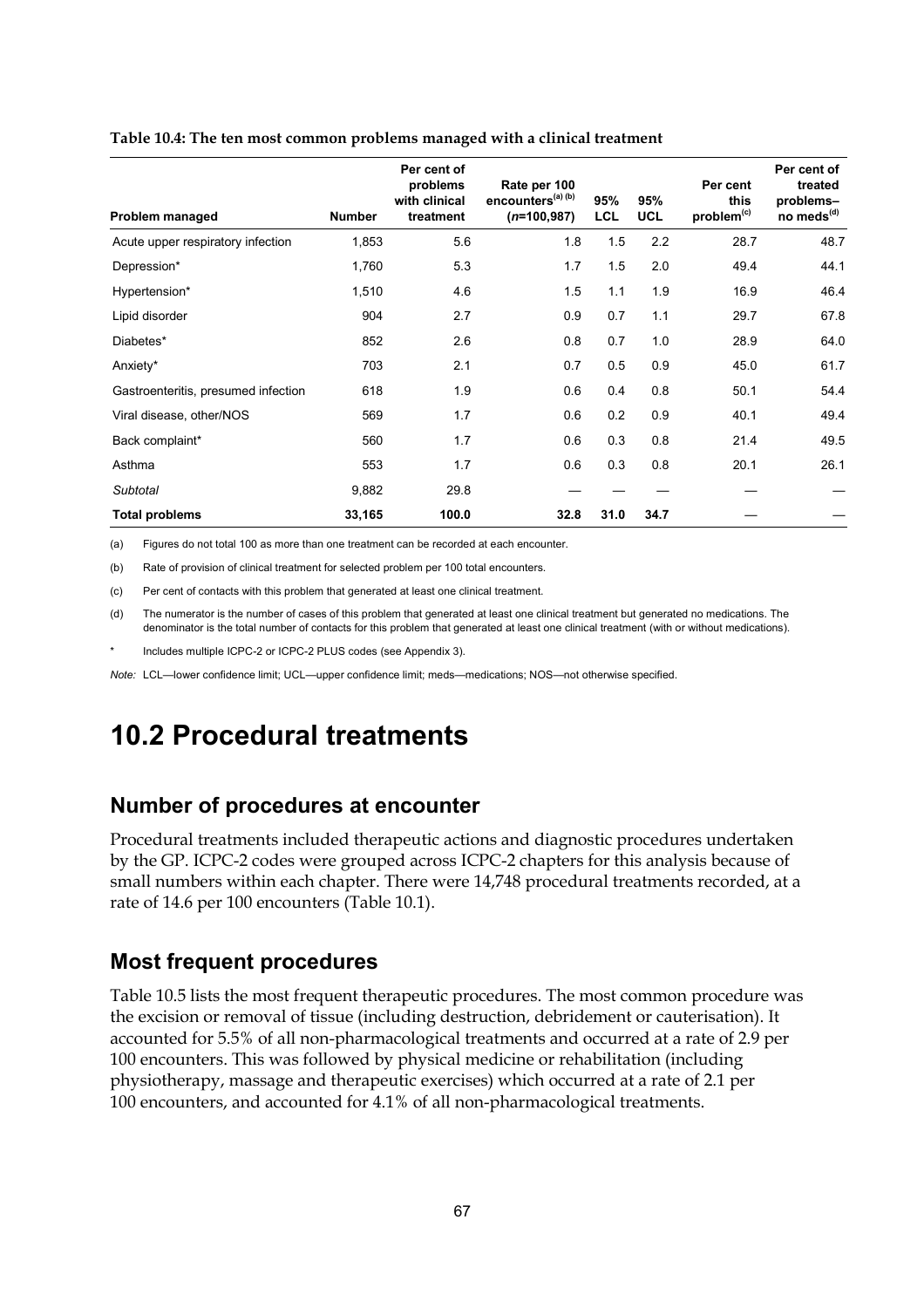Pap smears, physical function tests such as peak flow readings, and electrical tracings were the most common diagnostic procedures undertaken. These results do not reflect the true rate of, for example, Pap smears because most diagnostic tests were recorded in the Investigation section of the recording form and are therefore described in Chapter 12— Investigations.

| <b>Treatment</b>                                                          | <b>Number</b> | Per cent of non-<br>pharmacological<br>treatments | Rate per 100<br>encounters <sup>(a)</sup><br>$(n=100,987)$ | 95%<br><b>LCL</b> | 95%<br><b>UCL</b> |
|---------------------------------------------------------------------------|---------------|---------------------------------------------------|------------------------------------------------------------|-------------------|-------------------|
| Excision/removal tissue/biopsy/<br>destruction/debridement/cauterisation* | 2,876         | 5.5                                               | 2.9                                                        | 2.6               | 3.1               |
| Physical medicine/rehabilitation*                                         | 2,140         | 4.1                                               | 2.1                                                        | 1.6               | 2.6               |
| Dressing/pressure/compression/tamponade*                                  | 1,972         | 3.8                                               | 2.0                                                        | 1.8               | 2.2               |
| Local injection/infiltration*                                             | 1,477         | 2.8                                               | 1.5                                                        | 1.2               | 1.8               |
| Other therapeutic procedures/surgery NEC*                                 | 1,187         | 2.3                                               | 1.2                                                        | 0.8               | 1.6               |
| Incision/drainage/flushing/aspiration/removal<br>body fluid*              | 1,134         | 2.2                                               | 1.1                                                        | 1.0               | 1.3               |
| Pap smear                                                                 | 1,090         | 2.1                                               | 1.1                                                        | 0.8               | 1.4               |
| Repair/fixation-suture/cast/prosthetic device<br>(apply/remove)*          | 901           | 1.7                                               | 0.9                                                        | 0.7               | 1.0               |
| Physical function test*                                                   | 538           | 1.0                                               | 0.5                                                        | 0.0               | 1.1               |
| Electrical tracings*                                                      | 320           | 0.6                                               | 0.3                                                        | 0.1               | 0.6               |
| Urine test*                                                               | 271           | 0.5                                               | 0.3                                                        | 0.0               | 0.6               |
| Subtotal                                                                  | 13,906        | 26.6                                              |                                                            |                   |                   |
| Total procedural treatments                                               | 14,748        | 28.2                                              | 14.6                                                       | 13.9              | 15.3              |
| Total non-pharmacological treatment                                       | 52,292        | 100.0                                             | 51.8                                                       | 49.3              | 54.3              |

#### **Table 10.5: Most frequent procedural treatments**

(a) Figures do not total 100 as more than one treatment can be described for each problem and only per cents >0.5% are included.

Includes multiple ICPC-2 or ICPC-2 PLUS codes (see Appendix 3).

*Note:* LCL—lower confidence limit; UCL—upper confidence limit; NEC—not elsewhere classified.

### **Problems managed with a procedural treatment**

A total of 13,749 problems involved a procedure in their management. The top ten problems accounted for 37.5% of all problems for which a procedure was used (Table 10.6).

Solar keratosis/sunburn was the most common problem managed with a procedural treatment, accounting for 6.1% of problems managed with a procedural treatment. Other problems frequently managed with a procedure were female genital check-ups (5.7%), lacerations/cuts (4.4%), excessive ear wax (3.9%) and sprains/strains (3.5%).

Again, the two columns on the right side of the table show the proportion of contacts with each problem that was managed with a procedure and the proportion of problems being managed with a procedure without a concomitant medication. Contacts with warts or excessive ear wax were the most likely to result in a procedure (76.0%), followed by lacerations (74.6%). Many of the problems that were managed with a procedure did not have a medication prescribed, advised or given. More than 70% of solar keratoses cases were managed with a procedure, and of these, 98.1% did not have a concomitant medication used.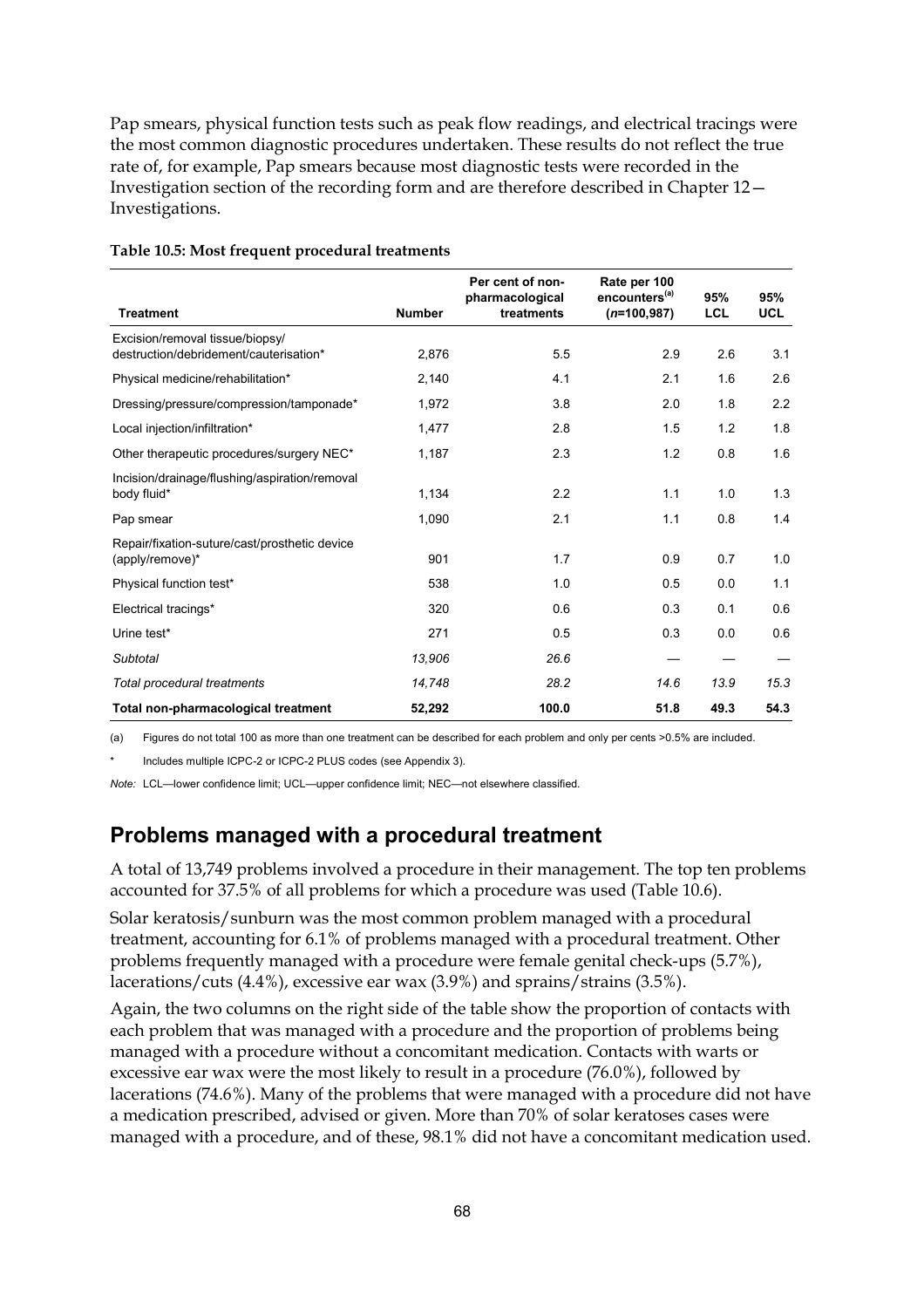| Problem managed                          | <b>Number</b> | Per cent of<br>problems<br>with<br>procedure | Rate per 100<br>encounters <sup>(a) (b)</sup><br>$(n=100, 987)$ | 95%<br><b>LCL</b> | 95%<br><b>UCL</b> | Per cent<br>of this<br>problem <sup>(c)</sup> | Per cent of<br>treated<br>problems<br>no meds <sup>(d)</sup> |
|------------------------------------------|---------------|----------------------------------------------|-----------------------------------------------------------------|-------------------|-------------------|-----------------------------------------------|--------------------------------------------------------------|
| Solar keratosis/sunburn                  | 832           | 6.1                                          | 0.8                                                             | 0.5               | 1.1               | 70.9                                          | 98.1                                                         |
| Female genital check-up*                 | 786           | 5.7                                          | 0.8                                                             | 0.4               | 1.1               | 44.1                                          | 97.5                                                         |
| Laceration/cut                           | 598           | 4.4                                          | 0.6                                                             | 0.4               | 0.7               | 74.6                                          | 74.3                                                         |
| Excessive ear wax                        | 536           | 3.9                                          | 0.5                                                             | 0.4               | 0.7               | 76.0                                          | 89.9                                                         |
| Sprain/strain*                           | 484           | 3.5                                          | 0.5                                                             | 0.2               | 0.8               | 28.4                                          | 45.6                                                         |
| Warts                                    | 471           | 3.4                                          | 0.5                                                             | 0.3               | 0.7               | 76.0                                          | 97.7                                                         |
| Back complaint*                          | 446           | 3.3                                          | 0.4                                                             | 0.0               | 1.0               | 17.0                                          | 49.8                                                         |
| Malignant neoplasm skin                  | 376           | 2.7                                          | 0.4                                                             | 0.0               | 0.7               | 44.5                                          | 97.1                                                         |
| Chronic ulcer skin (incl varicose ulcer) | 317           | 2.3                                          | 0.3                                                             | 0.1               | 0.6               | 59.8                                          | 74.1                                                         |
| Asthma                                   | 316           | 2.3                                          | 0.3                                                             | 0.1               | 0.6               | 11.5                                          | 18.7                                                         |
| Subtotal                                 | 5.162         | 37.5                                         |                                                                 |                   |                   |                                               |                                                              |
| <b>Total problems</b>                    | 13,749        | 100.0                                        | 13.6                                                            | 13.0              | 14.2              |                                               |                                                              |

#### **Table 10.6: The ten most common problems managed with a procedural treatment**

(a) Figures do not total 100 as more than one treatment can be recorded at each encounter.

(b) Rate of provision of procedural treatment for selected problem per 100 total encounters.

(c) Percentage of contacts with this problem that generated at least one procedural treatment.

(d) The numerator is the number of cases of this problem that generated at least one procedural treatment but generated no medications. The denominator is the total number of contacts for this problem that generated at least one procedural treatment (with or without medications).

Includes multiple ICPC-2 or ICPC-2 PLUS codes (see Appendix 3).

*Note:* LCL—lower confidence limit; UCL—upper confidence limit; meds—medications; incl—including.

# **10.3 Changes from 1998–99 to 2002–03**

Over the last five years, there has been a significant increase in the relative rates of provision of non-pharmacological treatments, from 43.2 (95% CI: 41.3–45.0) per 100 encounters in 1998– 99 to 51.8 (95% CI: 49.3–54.3) in 2002–03. This was reflected in the rate of clinical treatments (such as advice and counselling) which increased from 31.4 per 100 encounters (95% CI: 29.7–33.0) to 37.2 per 100 (95% CI: 35.0–39.4) and of therapeutic procedures (11.8 per 100, 95% CI: 11.2–12.5, to 14.6 per 100, 95% CI: 13.9–15.3) (Appendix 4, Table A4.2).

Figure 10.1 shows the rates of non-pharmacological treatments per 100 problems managed for each year of the BEACH program and, demonstrates that the increase was not due to a rise in the rates of problems managed.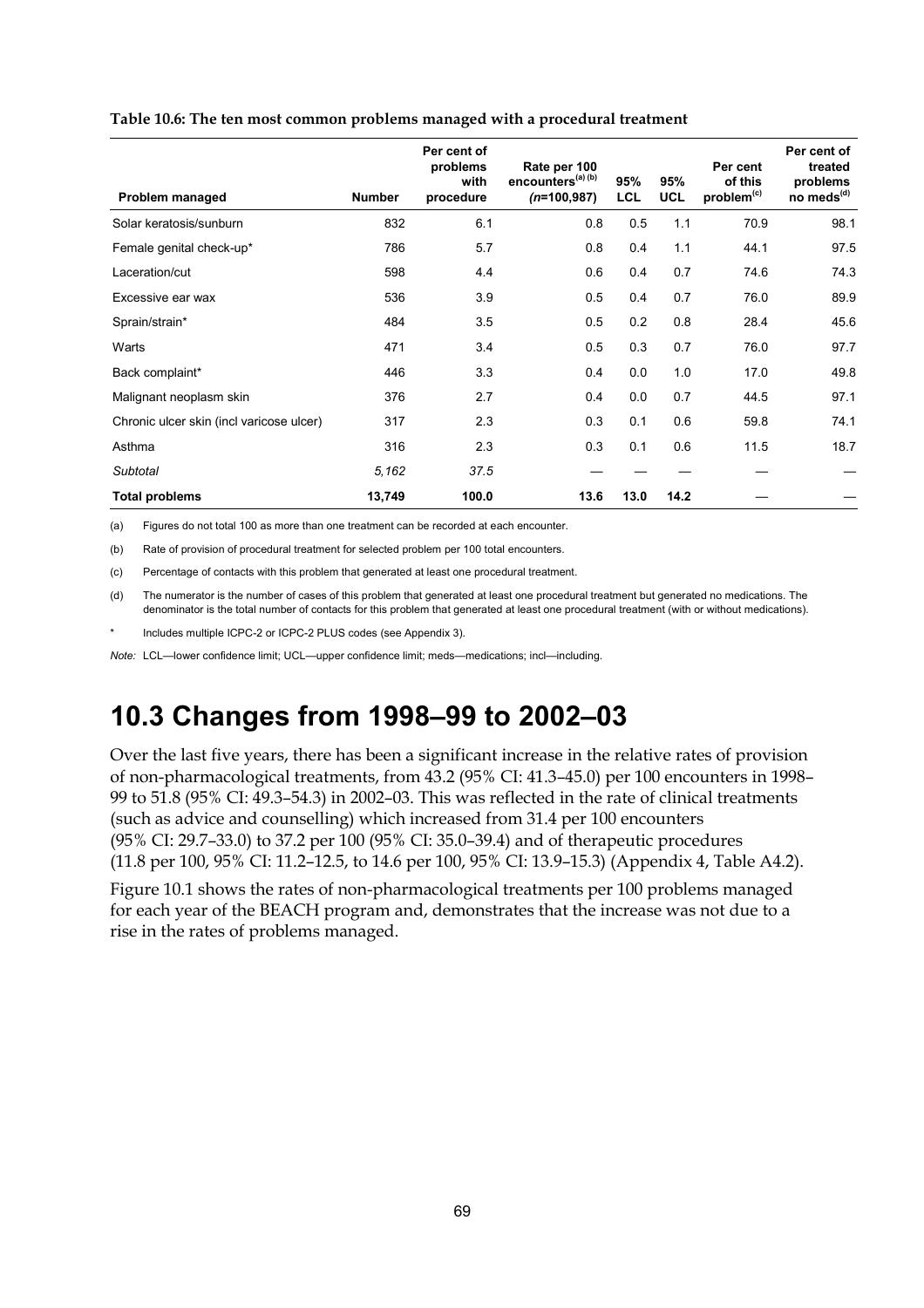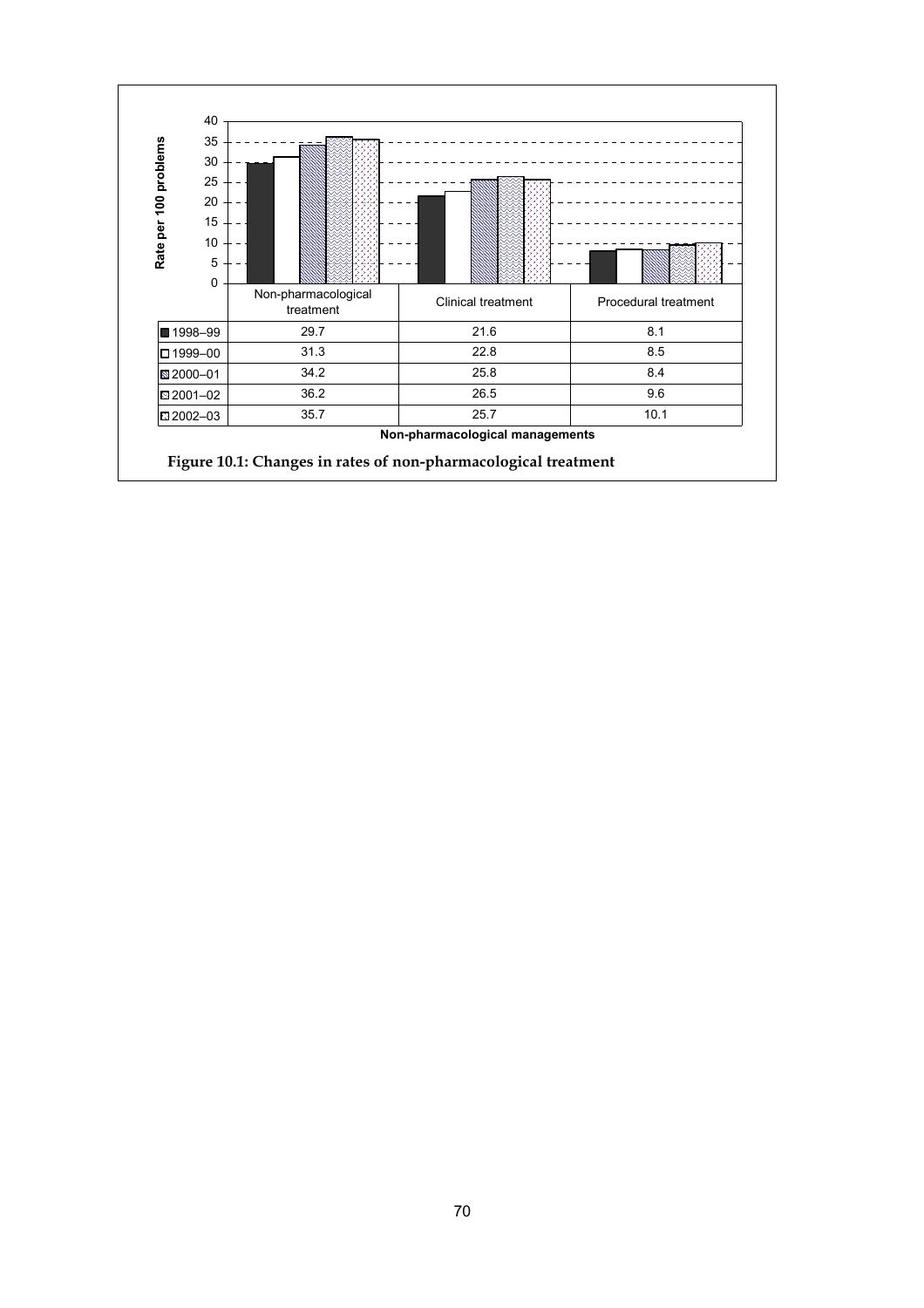# **11 Referrals and admissions**

A referral is defined as the process by which the responsibility for part or all of the care of a patient is temporarily transferred to another healthcare provider. Only new referrals arising at the encounter were included (i.e. continuations were not recorded). For each problem managed, GPs could record up to two referrals. These included referrals to specialists, to allied health professionals, to hospitals for admission or to the emergency department. Referrals to hospital outpatient clinics were classified as specialist referrals.

# **11.1 Number of referrals and admissions**

The patient was given at least one referral at 10.6% of all encounters for 7.3% of all problems managed. More than one referral could be recorded at an encounter. As a result, there were 11,254 referrals made at a rate of 11.1 per 100 encounters. The most frequent were referrals to a medical specialist (7.7 per 100 encounters), followed by referrals to allied health services (2.5). Very few patients were referred to hospital for admission (0.6 per 100 encounters) or to the hospital emergency department (0.1 per 100). Referrals to a specialist were given more often (5.3 per 100 problems managed) than to an allied health professional (1.7) (Table 11.1).

|                       | <b>Number</b> | Rate per 100<br>encounters<br>$(n=100,987)$ | 95%<br>LCL | 95%<br>UCL | Rate per 100<br>problems<br>$(n=146,336)$ | 95%<br>LCL | 95%<br>UCL |
|-----------------------|---------------|---------------------------------------------|------------|------------|-------------------------------------------|------------|------------|
| At least one referral | 10.696        | 10.6                                        | 10.2       | 11.0       | 7.3                                       | 7.0        | 7.6        |
| Referrals             | 11.254        | 11.1                                        | 10.7       | 11.6       | 7.7                                       | 7.4        | 8.0        |
| Specialist            | 7.743         | 7.7                                         | 7.3        | 8.0        | 5.3                                       | 5.1        | 5.5        |
| Allied health service | 2,536         | 2.5                                         | 2.3        | 2.8        | 1.7                                       | 1.6        | 1.9        |
| Hospital              | 566           | 0.6                                         | 0.3        | 0.8        | 0.4                                       | 0.2        | 0.6        |
| Emergency department  | 137           | 0.1                                         | 0.0        | 0.4        | 0.1                                       | 0.0        | 0.3        |
| Other referrals       | 271           | 0.3                                         | 0.0        | 0.5        | 0.2                                       | 0.0        | 0.4        |

| Table 11.1: Summary of referrals and admissions |  |  |
|-------------------------------------------------|--|--|
|                                                 |  |  |

*Note:* LCL—lower confidence limit; UCL—upper confidence limit.

# **11.2 Most frequent referrals**

Of the 11,254 referrals, 91.3% (*n*=10,279) were referrals to specialists or allied health services. The top ten provider types in each category accounted for 52.7% of all referrals to medical specialists and 20.3% of those to allied health services (Table 11.2).

The most frequent referrals made to specialist medical practitioners were to orthopaedic surgeons (9.9% of all referrals to medical specialists), ophthalmologists (9.7%), surgeons (9.7%) and gynaecologists (8.3%).

More than 40% of referrals to allied health services were to physiotherapists, and these accounted for 10.4% of all referrals to specialists and allied health services. These were followed by referrals to podiatrists or chiropodists (7.4% of all referrals to allied health professionals), dieticians (7.1%), psychologists (7.0%) and dentists (6.0%) (Table 11.2).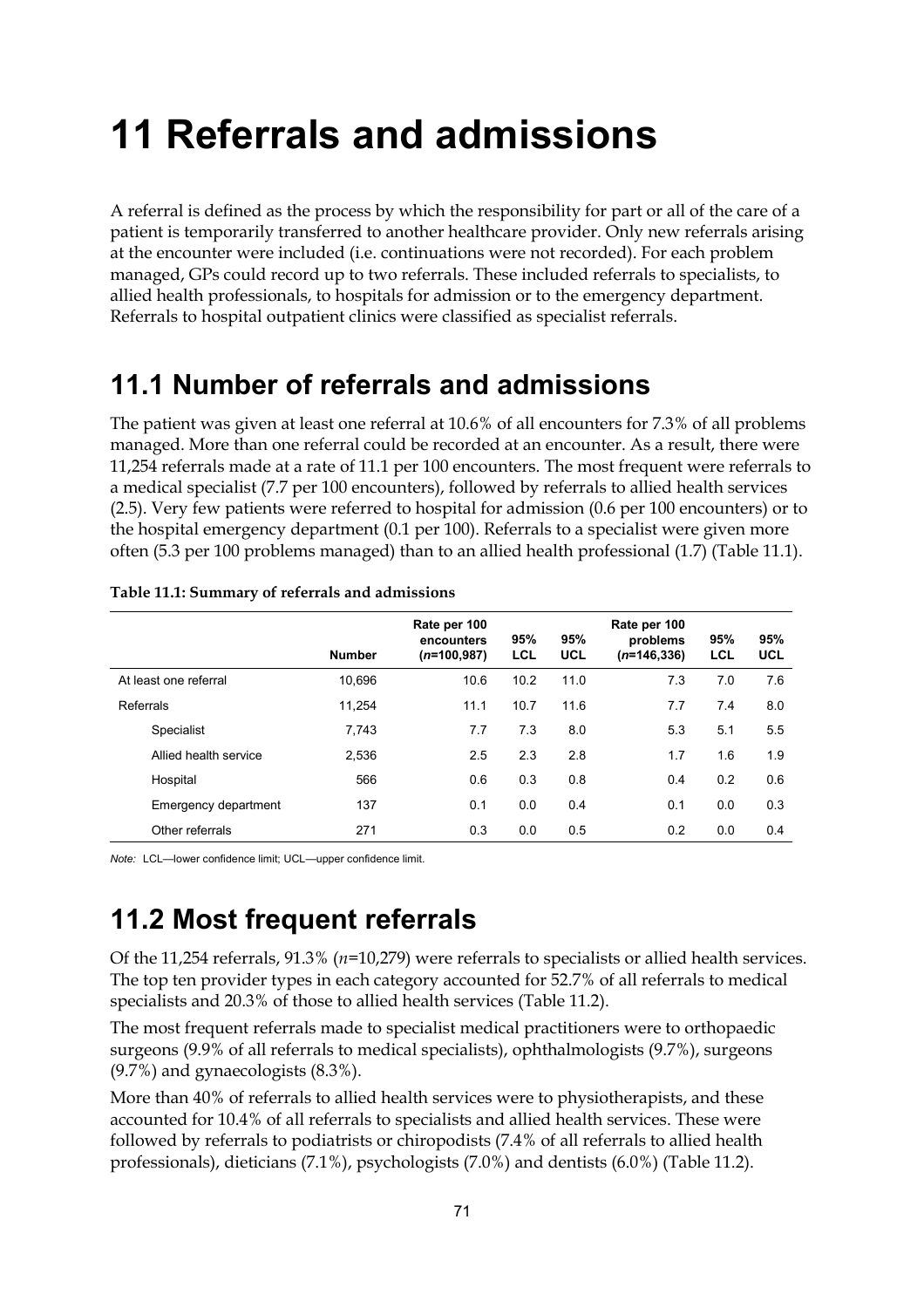| Professional to whom patient referred      | <b>Number</b> | Per cent of<br>referrals <sup>(a)</sup> | Per cent<br>of referral<br>group | Rate per 100<br>encounters<br>$(n=100,987)$ | 95%<br><b>LCL</b> | 95%<br><b>UCL</b> |
|--------------------------------------------|---------------|-----------------------------------------|----------------------------------|---------------------------------------------|-------------------|-------------------|
| <b>Medical specialist</b>                  | 7,743         | 75.3                                    | 100.0                            | 7.7                                         | 7.3               | 8.0               |
| Referral; orthopaedic surgeon              | 766           | 7.5                                     | 9.9                              | 0.8                                         | 0.6               | 0.9               |
| Referral; ophthalmologist                  | 748           | 7.3                                     | 9.7                              | 0.7                                         | 0.6               | 0.9               |
| Referral; surgeon                          | 747           | 7.3                                     | 9.7                              | 0.7                                         | 0.6               | 0.9               |
| Referral; gynaecologist                    | 645           | 6.3                                     | 8.3                              | 0.6                                         | 0.5               | 0.8               |
| Referral; dermatologist                    | 576           | 5.6                                     | 7.4                              | 0.6                                         | 0.4               | 0.7               |
| Referral; ENT                              | 532           | 5.2                                     | 6.9                              | 0.5                                         | 0.4               | 0.6               |
| Referral; cardiologist                     | 425           | 4.1                                     | 5.5                              | 0.4                                         | 0.2               | 0.6               |
| Referral; gastroenterologist               | 406           | 4.0                                     | 5.2                              | 0.4                                         | 0.2               | 0.6               |
| Referral; urologist                        | 304           | 3.0                                     | 3.9                              | 0.3                                         | 0.1               | 0.5               |
| Referral; neurologist                      | 265           | 2.6                                     | 3.4                              | 0.3                                         | 0.1               | 0.4               |
| Subtotal: top ten specialist referrals     | 5.414         | 52.7                                    | 69.9                             |                                             |                   |                   |
| Allied health and other professionals      | 2,536         | 24.7                                    | 100.0                            | 2.5                                         | 2.3               | 2.8               |
| Referral; physiotherapy                    | 1,069         | 10.4                                    | 42.2                             | 1.1                                         | 0.8               | 1.3               |
| Referral; podiatrist/chiropodist           | 188           | 1.8                                     | 7.4                              | 0.2                                         | 0.0               | 0.4               |
| Referral; dietician/nutrition              | 180           | 1.8                                     | 7.1                              | 0.2                                         | 0.0               | 0.4               |
| Referral; psychologist                     | 178           | 1.7                                     | 7.0                              | 0.2                                         | 0.0               | 0.4               |
| Referral; dentist                          | 153           | 1.5                                     | 6.0                              | 0.2                                         | 0.0               | 0.4               |
| Referral; optometrist                      | 93            | 0.9                                     | 3.7                              | 0.1                                         | 0.0               | 0.4               |
| Referral; counsellor                       | 91            | 0.9                                     | 3.6                              | 0.1                                         | 0.0               | 0.5               |
| Referral; drug and alcohol                 | 46            | 0.5                                     | 1.8                              | 0.1                                         | 0.0               | 0.4               |
| Referral; aged care assessment             | 43            | 0.4                                     | 1.7                              | 0.0                                         | 0.0               | 0.4               |
| Referral; diabetes education               | 43            | 0.4                                     | 1.7                              | 0.0                                         | 0.0               | 0.4               |
| Subtotal: top ten allied health referrals  | 2,084         | 20.3                                    | 82.2                             |                                             |                   |                   |
| Total specialist & allied health referrals | 10,279        | 100.0                                   |                                  | 10.2                                        | 9.7               | 10.6              |

**Table 11.2: The most frequent referrals to specialists and allied health professionals**

(a) Percentage of referrals refers to the proportion of the combined number of specialist, allied health and other health professional referrals.

*Note:* LCL—lower confidence limit; UCL—upper confidence limit; ENT—ear, nose and throat.

# **11.3 Problems that were referred**

A referral to a specialist was provided as part of the management of 7,928 problems. The ten problems most commonly associated with a referral to a specialist accounted for 17.4% of all problems referred to a specialist. The problems most often referred were diabetes (accounting for 2.4% of problems referred to a specialist), pregnancy (2.2%) and malignant neoplasms of the skin (2.2%) (Table 11.3).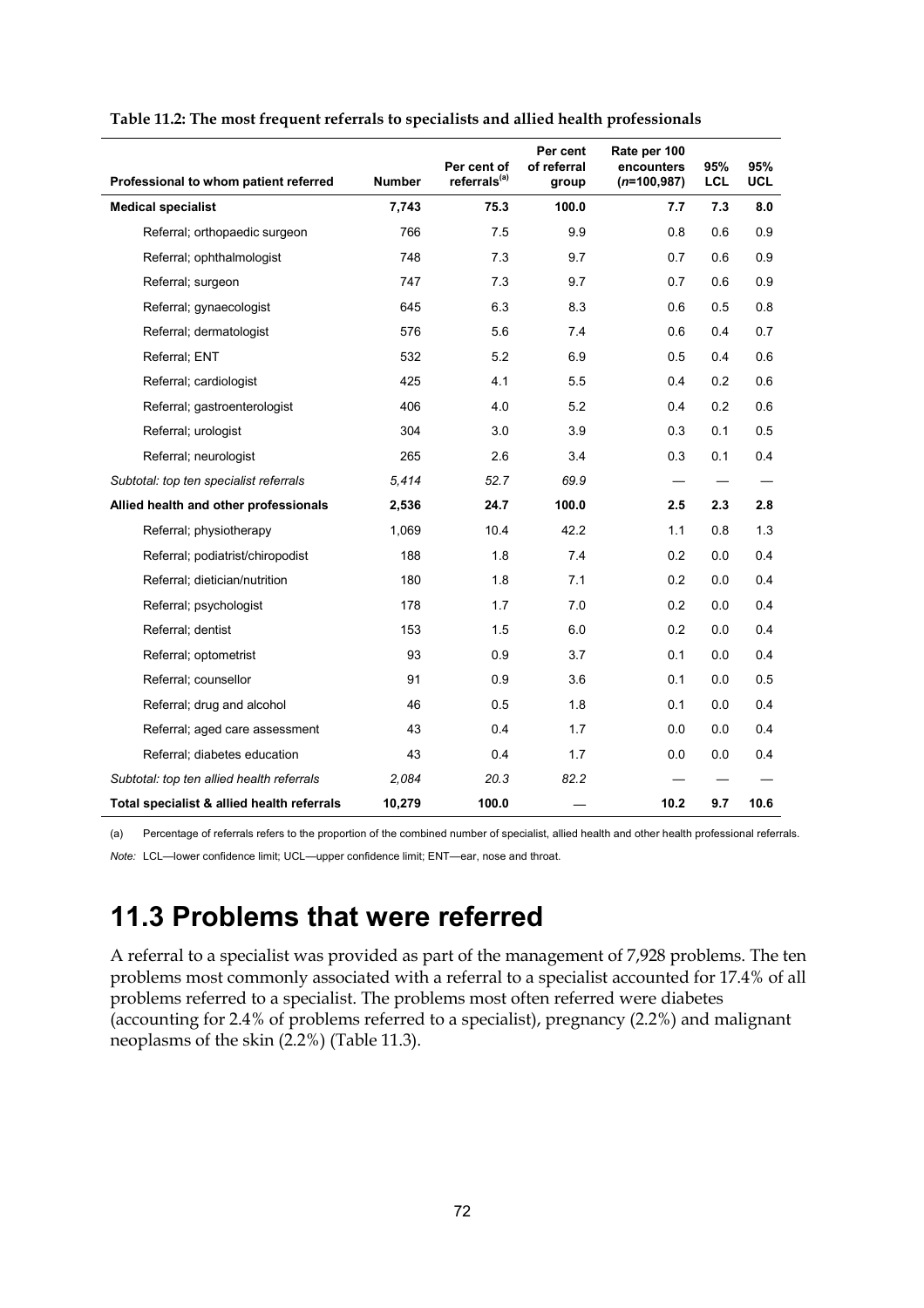|                                                     |               | Per cent of<br>problems | Rate per 100<br>encounters | 95%        | 95%        |
|-----------------------------------------------------|---------------|-------------------------|----------------------------|------------|------------|
| Problem managed                                     | <b>Number</b> | referred                | $(n=100,987)$              | <b>LCL</b> | <b>UCL</b> |
| Diabetes*                                           | 191           | 2.4                     | 0.2                        | 0.0        | 0.4        |
| Pregnancy*                                          | 176           | 2.2                     | 0.2                        | 0.0        | 0.4        |
| Malignant skin neoplasm                             | 171           | 2.2                     | 0.2                        | 0.0        | 0.4        |
| Osteoarthritis*                                     | 163           | 2.1                     | 0.2                        | 0.0        | 0.4        |
| Depression*                                         | 146           | 1.8                     | 0.1                        | 0.0        | 0.4        |
| Menstrual problems*                                 | 116           | 1.5                     | 0.1                        | 0.0        | 0.4        |
| Back complaint*                                     | 115           | 1.5                     | 0.1                        | 0.0        | 0.4        |
| Ischaemic heart disease*                            | 113           | 1.4                     | 0.1                        | 0.0        | 0.4        |
| Abnormal test results*                              | 97            | 1.2                     | 0.1                        | 0.0        | 0.3        |
| Carpal tunnel syndrome                              | 95            | 1.2                     | 0.1                        | 0.0        | 0.4        |
| Subtotal: top ten problems referred to a specialist | 1,383         | 17.4                    |                            |            |            |
| Total problems referred to specialist               | 7,928         | 100.0                   | 7.9                        | 7.5        | 8.2        |

#### **Table 11.3: The ten problems most frequently referred to a medical specialist**

Includes multiple ICPC-2 or ICPC-2 PLUS codes (see Appendix 3).

*Note:* LCL—lower confidence limit; UCL—upper confidence limit.

Referrals to allied health services were fewer in number (*n*=2,536, Table 11.2), possibly because formal referrals to such services are not always required. There were 2,621 problems referred to an allied health professional or service. Table 11.4 shows the ten most common of these. They accounted for 42.4% of all problems referred to allied health services.

Back complaints were the problem most frequently referred to allied health services (8.2% of problems referred), followed by sprains and strains (7.4%). These problems are those that would be likely to be referred to physiotherapists. Depression (5.5%), diabetes (4.8%) and teeth/gum disease (4.2%) also featured in the top ten problems referred to allied health services. Note that diabetes, depression and back complaints were referred relatively frequently to both allied health services and medical specialists.

There were 566 referrals for hospital admission (Table 11.1). The ten problems most commonly associated with hospital admission referral are shown in Table 11.5. Although the numbers involved are very small, it is interesting to note the types of problems for which hospital admission was sought. These included fracture (4.7% of problems referred for admission), appendicitis (2.9%) and pneumonia (2.7%). Cardiovascular problems such as heart failure, ischaemic heart disease and acute myocardial infarction were also referred to hospital relatively frequently.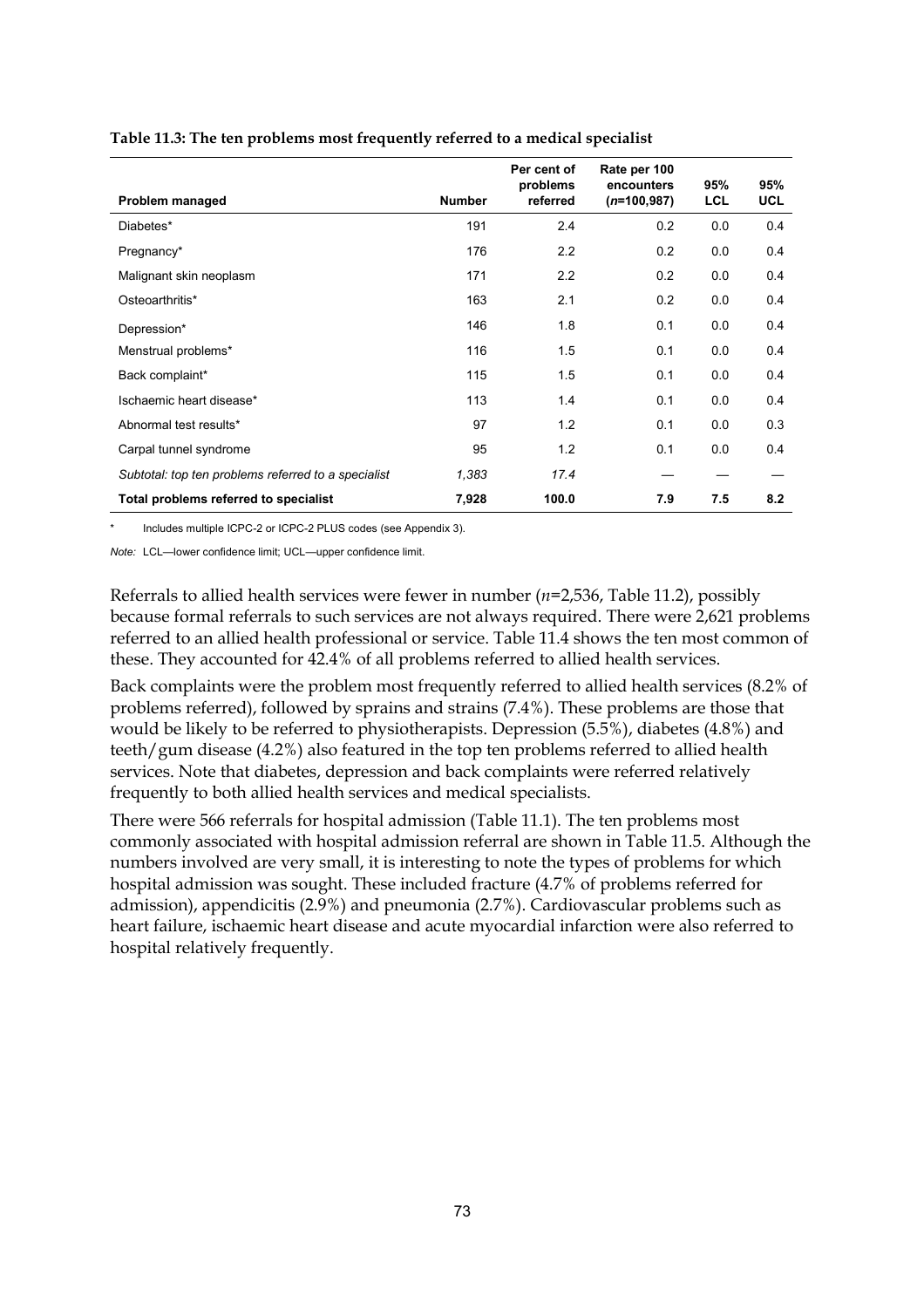|                                            |               | Per cent of<br>problems | Rate per 100<br>encounters | 95% | 95%        |
|--------------------------------------------|---------------|-------------------------|----------------------------|-----|------------|
| Problem managed                            | <b>Number</b> | referred                | $(n=100,987)$              | LCL | <b>UCL</b> |
| Back complaint*                            | 215           | 8.2                     | 0.2                        | 0.0 | 0.4        |
| Sprain/strain*                             | 195           | 7.4                     | 0.2                        | 0.0 | 0.4        |
| Depression*                                | 144           | 5.5                     | 0.1                        | 0.0 | 0.4        |
| Diabetes*                                  | 126           | 4.8                     | 0.1                        | 0.0 | 0.4        |
| Teeth/gum disease                          | 109           | 4.2                     | 0.1                        | 0.0 | 0.4        |
| Osteoarthritis*                            | 97            | 3.7                     | 0.1                        | 0.0 | 0.4        |
| Musculoskeletal injury NOS                 | 66            | 2.5                     | 0.1                        | 0.0 | 0.4        |
| Skin injury, other                         | 57            | 2.2                     | 0.1                        | 0.0 | 0.6        |
| Bursitis/tendonitis/synovitis NOS          | 52            | 2.0                     | 0.1                        | 0.0 | 0.4        |
| Musculoskeletal disease, other             | 50            | 1.9                     | 0.1                        | 0.0 | 0.5        |
| Subtotal: top ten problems referred to AHS | 1,111         | 42.4                    |                            |     |            |
| <b>Total problems referred to AHS</b>      | 2,621         | 100.0                   | 2.6                        | 2.3 | 2.9        |

#### **Table 11.4: The ten problems most frequently referred to allied health services**

Includes multiple ICPC-2 or ICPC-2 PLUS codes (see Appendix 3).

*Note:* LCL—lower confidence limit; UCL—upper confidence limit; NOS—not otherwise specified; AHS—allied health service.

#### **Table 11.5: The ten problems most frequently referred to hospital**

|                                                   |               | Per cent of<br>problems | Rate per 100<br>encounters | 95% | 95%        |
|---------------------------------------------------|---------------|-------------------------|----------------------------|-----|------------|
| Problem managed                                   | <b>Number</b> | referred                | $(n=100,987)$              | LCL | <b>UCL</b> |
| Fracture*                                         | 28            | 4.7                     | 0.03                       | 0.0 | 0.5        |
| Appendicitis                                      | 17            | 2.9                     | 0.02                       | 0.0 | 0.6        |
| Pneumonia                                         | 16            | 2.7                     | 0.02                       | 0.0 | 0.8        |
| Heart failure                                     | 15            | 2.6                     | 0.01                       | 0.0 | 0.8        |
| Pregnancy*                                        | 14            | 2.3                     | 0.01                       | 0.0 | 0.7        |
| Ischaemic heart disease*                          | 11            | 1.8                     | 0.01                       | 0.0 | 0.8        |
| Abdominal pain*                                   | 11            | 1.8                     | 0.01                       | 0.0 | 0.9        |
| Infectious disease, other/NOS                     | 10            | 1.8                     | 0.01                       | 0.0 | 0.8        |
| Acute myocardial infarction                       | 10            | 1.8                     | 0.01                       | 0.0 | 0.8        |
| Back complaint*                                   | 10            | 1.7                     | 0.01                       | 0.0 | 0.8        |
| Subtotal: top ten problems referred for admission | 142           | 24.2                    |                            |     |            |
| Total problems referred to hospital               | 586           | 100.0                   | 0.58                       | 0.3 | 0.8        |

Includes multiple ICPC-2 or ICPC-2 PLUS codes (see Appendix 3).

*Note:* LCL—lower confidence limit; UCL—upper confidence limit; NOS—not otherwise specified.

# **11.4 Changes from 1998–99 to 2002–03**

There were no significant changes across the five years of BEACH data in the rates of referral and types of referral (Appendix 4, Table A4.2).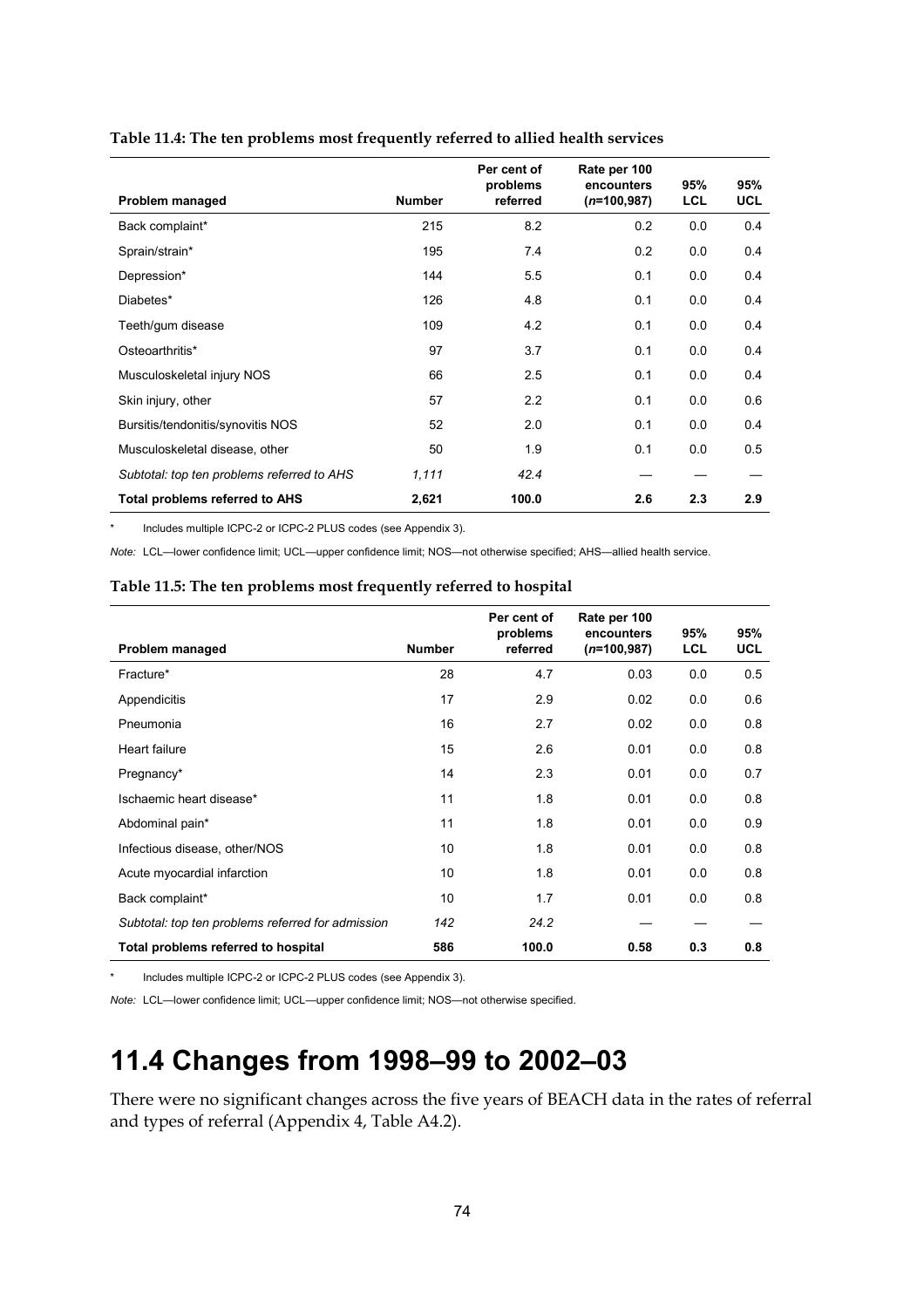# **12 Investigations**

The GPs participating in the study were asked to record (in free text) any pathology, imaging or other tests ordered or undertaken at the encounter and to nominate the patient problem(s) associated with each test order placed. This allows the linkage of test orders to a single problem or multiple problems. Up to five orders for pathology and two for imaging and other tests could be recorded at each encounter. A single test may have been ordered for the management of multiple problems, and multiple tests may have been used in the management of a single problem.

A pathology test order may be for a single test (e.g. Pap smear, HbA1c) or for a battery of tests (e.g. lipids, FBC). Where a battery of tests was ordered, the battery name was recorded rather than each individual test. GPs also recorded the body site for any imaging ordered (e.g. x-ray chest, CT head).

There were no tests recorded at the vast majority (79.7%) of encounters. At least one pathology test order was recorded at 14.7% of encounters (for 11.4% of problems managed) and at least one imaging test was ordered at 7.5% of encounters (for 5.3% of problems managed) (Table 12.1).

|                                | <b>Number</b><br>of encs | Per cent of<br>encs<br>$(n=100,987)$ | 95%<br>LCL | 95%<br>UCL | Number of<br>problems | Per cent of<br>problems<br>$(n=146,336)$ | 95%<br>LCL | 95%<br>UCL |
|--------------------------------|--------------------------|--------------------------------------|------------|------------|-----------------------|------------------------------------------|------------|------------|
| Pathology and imaging ordered  | 1,896                    | 1.9                                  | 1.7        | 2.1        | 1,378                 | 0.9                                      | 0.8        | 1.1        |
| Pathology only ordered         | 12,994                   | 12.9                                 | 12.4       | 13.3       | 15.254                | 10.4                                     | 10.1       | 10.8       |
| Imaging only ordered           | 5,628                    | 5.6                                  | 5.3        | 5.8        | 6.419                 | 4.4                                      | 4.2        | 4.6        |
| No tests ordered               | 80.469                   | 79.7                                 | 79.0       | 80.3       | 123.285               | 84.3                                     | 83.8       | 84.7       |
| At least one pathology ordered | 14,890                   | 14.7                                 | 14.2       | 15.3       | 16,632                | 11.4                                     | 11.0       | 11.8       |
| At least one imaging ordered   | 7,524                    | 7.5                                  | 7.1        | 7.8        | 7.797                 | 5.3                                      | 5.1        | 5.6        |

**Table 12.1: Number of encounters and problems at which a pathology or imaging test was ordered**

*Note:* Encs—encounters: LCL—lower confidence limit: LICL—upper confidence limit.

# **12.1 Pathology ordering**

A comprehensive report on pathology ordering by GPs in Australia in 1998, written by the GP Statistics and Classification Unit using BEACH data, was published on the Internet by the Diagnostics and Technology Branch of the Department of Health and Aged Care during 2000.27 For a more detailed study of pathology ordering, consult that publication; readers may wish to compare those results with the information presented below.

### **Nature of pathology orders at encounter**

There were 33,234 orders for a pathology test (or battery of tests) and these were made at a rate of 32.9 per 100 encounters. Table 12.2 provides a summary of the different types of pathology tests that were ordered by the participating GPs.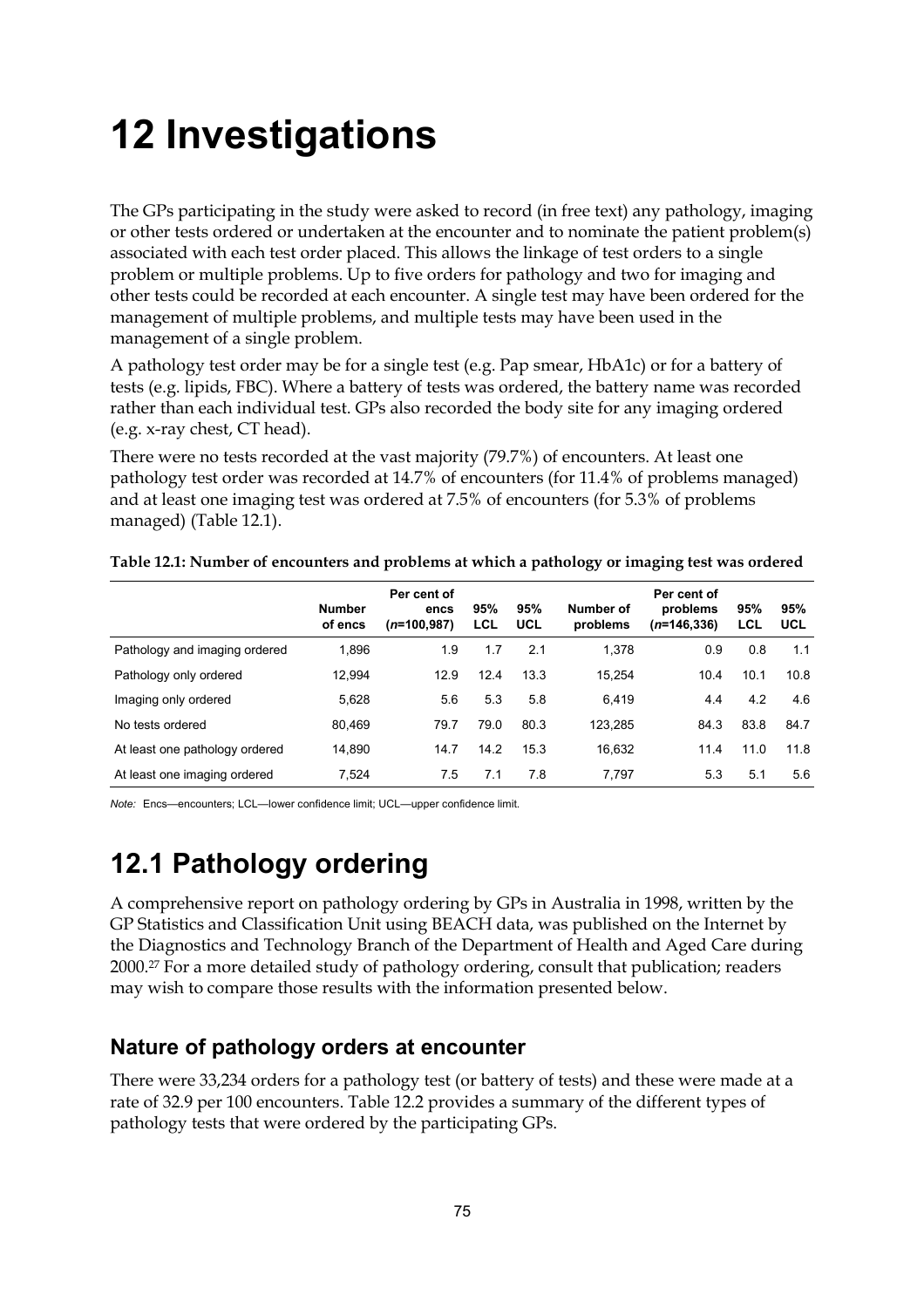The pathology tests recorded were grouped according to the categories set out in Appendix 3. The main pathology groups reflect those used in previous analyses of pathology tests recorded by the HIC.28

The top four pathology test groups were Chemistry, Haematology, Microbiology and Cytology, together these accounted for more than 90% of pathology test orders. The fifth largest group was Other NEC (other pathology test orders that could not be classified elsewhere), which made up 2.3% of pathology test orders. The size of this group was in part due to non-specificity of recording of some pathology orders by some GPs (e.g. blood test).

The largest of the groups, Chemistry, accounted for 53.8% of all tests and was recorded at a rate of 17.7 per 100 encounters. Within this group the most frequently ordered test was lipids (18.4%) followed by liver function tests (11.9%). Full blood count (69.0%) was the largest group within Haematology and urine, microscopy, culture and sensitivity (urine MC&S) (31.9%) was the largest in Microbiology.

The most frequently ordered test types were full blood count; lipids; liver function; electrolytes, urea and creatinine (EUC); glucose; thyroid function; urine MC&S and Pap smear tests. Full blood counts accounted for 13.2% of tests and were ordered at a rate of 4.3 per 100 encounters. Pap smears accounted for 4.9% of all tests and made up the greater proportion of the Cytology group (96.6%). Lipid tests were ordered at a rate of 3.3 per 100 encounters (Table 12.2).

| Pathology test ordered         | <b>Number</b> | Per cent of al<br>I pathology | Per cent<br>of group | Rate per 100 encs<br>$(n=100,987)$ | 95%<br><b>LCL</b> | 95%<br><b>UCL</b> |
|--------------------------------|---------------|-------------------------------|----------------------|------------------------------------|-------------------|-------------------|
| <b>Chemistry</b>               | 17,870        | 53.8                          | 100.0                | 17.7                               | 16.8              | 18.6              |
| Lipids                         | 3,296         | 9.9                           | 18.4                 | 3.3                                | 3.0               | 3.5               |
| Liver function                 | 2,120         | 6.4                           | 11.9                 | 2.1                                | 1.9               | 2.3               |
| <b>EUC</b>                     | 2,114         | 6.4                           | 11.8                 | 2.1                                | 1.8               | 2.4               |
| Glucose-all*                   | 2,110         | 6.4                           | 11.8                 | 2.1                                | 1.9               | 2.3               |
| Thyroid function               | 1,818         | 5.5                           | 10.2                 | 1.8                                | 1.6               | 2.0               |
| Multi-biochemical analysis     | 1,494         | 4.5                           | 8.4                  | 1.5                                | 0.9               | 2.1               |
| Hormone assay                  | 863           | 2.6                           | 4.8                  | 0.9                                | 0.6               | 1.2               |
| Ferritin                       | 778           | 2.3                           | 4.4                  | 0.8                                | 0.6               | 0.9               |
| HbA1c                          | 773           | 2.3                           | 4.3                  | 0.8                                | 0.6               | 0.9               |
| Chemistry, other               | 625           | 1.9                           | 3.5                  | 0.6                                | 0.4               | 0.8               |
| Haematology                    | 6,354         | 19.1                          | 100.0                | 6.3                                | 5.9               | 6.6               |
| Full blood count               | 4,385         | 13.2                          | 69.0                 | 4.3                                | 4.1               | 4.6               |
| Erythrocyte sedimentation rate | 997           | 3.0                           | 15.7                 | 1.0                                | 0.8               | 1.2               |
| Coagulation                    | 722           | 2.2                           | 11.4                 | 0.7                                | 0.5               | 0.9               |

| Table 12.2: Distribution of pathology orders across MBS pathology groups and most frequent |  |
|--------------------------------------------------------------------------------------------|--|
| individual test orders within group                                                        |  |

*(continued)*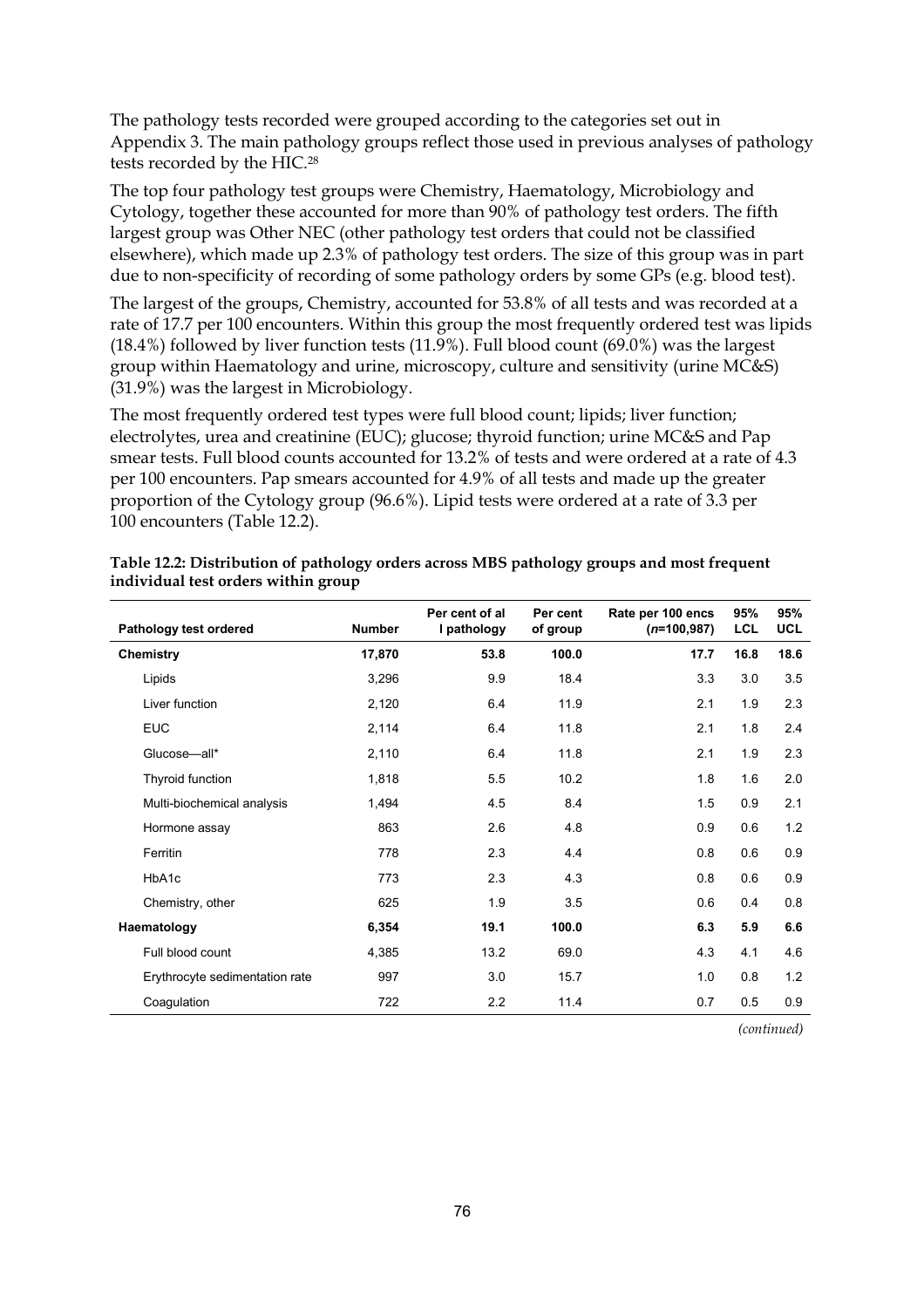| Pathology test ordered       | <b>Number</b> | Per cent of all<br>pathology | Per cent<br>of group | Rate per 100 encs<br>$(n=100,987)$ | 95%<br><b>LCL</b> | 95%<br><b>UCL</b> |
|------------------------------|---------------|------------------------------|----------------------|------------------------------------|-------------------|-------------------|
| Microbiology                 | 5,188         | 15.6                         | 100.0                | 5.1                                | 4.8               | 5.5               |
| Urine MC&S                   | 1,653         | 5.0                          | 31.9                 | 1.6                                | 1.5               | 1.8               |
| Microbiology, other          | 682           | 2.1                          | 13.2                 | 0.7                                | 0.5               | 0.8               |
| Hepatitis serology           | 574           | 1.7                          | 11.1                 | 0.6                                | 0.3               | 0.8               |
| Vaginal swab and C&S         | 340           | 1.0                          | 6.6                  | 0.3                                | 0.1               | 0.6               |
| <b>HIV</b>                   | 282           | 0.9                          | 5.4                  | 0.3                                | 0.0               | 0.6               |
| Faeces MC&S                  | 280           | 0.8                          | 5.4                  | 0.3                                | 0.1               | 0.5               |
| Chlamydia                    | 238           | 0.7                          | 4.6                  | 0.2                                | 0.0               | 0.5               |
| Cytology                     | 1,690         | 5.1                          | 100.0                | 1.7                                | 1.4               | 1.9               |
| Pap smear                    | 1,631         | 4.9                          | 96.6                 | 1.6                                | 1.4               | 1.9               |
| <b>Other NEC</b>             | 777           | 2.3                          | 100.0                | 0.8                                | 0.4               | 1.1               |
| <b>Blood test</b>            | 281           | 0.9                          | 36.2                 | 0.3                                | 0.0               | 1.3               |
| Other test NEC               | 281           | 0.9                          | 36.1                 | 0.3                                | 0.1               | 0.5               |
| Infertility/pregnancy        | 290           | 0.9                          | 100.0                | 0.3                                | 0.1               | 0.5               |
| <b>Tissue pathology</b>      | 528           | 1.6                          | 100.0                | 0.5                                | 0.2               | 0.8               |
| Histology, skin              | 417           | 1.3                          | 79.0                 | 0.4                                | 0.1               | 0.8               |
| Immunology                   | 454           | 1.4                          | 100.0                | 0.5                                | 0.2               | 0.7               |
| Anti nuclear antibodies      | 136           | 0.4                          | 29.9                 | 0.1                                | 0.0               | 0.4               |
| Simple basic tests           | 84            | 0.3                          | 100.0                | 0.1                                | 0.0               | 0.4               |
| <b>Total pathology tests</b> | 33,234        | 100.0                        |                      | 32.9                               | 31.5              | 34.4              |

**Table 12.2 (continued): Distribution of pathology orders across MBS pathology groups and most frequent individual test orders within group**

*Note:* Encs—encounters; LCL—lower confidence limit; UCL—upper confidence limit.

### **Problems associated with pathology tests**

Table 12.3 describes, in decreasing order of frequency, the most common problems under management for which pathology was ordered. There were 16,632 problems to which pathology tests were linked (Table 12.1), the average number of pathology tests being 2.04 per tested problem. The five problems accounting for the highest number of pathology tests ordered were hypertension (6.0% of problem–pathology combinations), diabetes (5.8%), lipid disorder (5.0%), general check-up (4.0%), female genital check-up (including Pap smear) (3.9%) and weakness/tiredness (3.7%). This is not surprising given the distribution of pathology tests described in the previous table. However, the last two columns of the table provide some contrasts. The second last column shows the per cent of contacts (with the selected problem) that resulted in an order for pathology. The last column shows the number of test orders placed when contact with the selected problem resulted in pathology tests.

Hypertension was the most common problem managed in general practice, and there were 8,935 hypertension problems recorded in the data set (6.1% of problems). Diabetes (2.0% of problems) was managed far less frequently but accounted for almost as many pathology tests as did hypertension. There were 1,981 test orders (5.8%) associated with diabetes and 2,022 test orders (6.0%) associated with hypertension. This is because 27.4% of diabetes contacts resulted in a pathology test compared with only 9.0% of contacts with hypertension.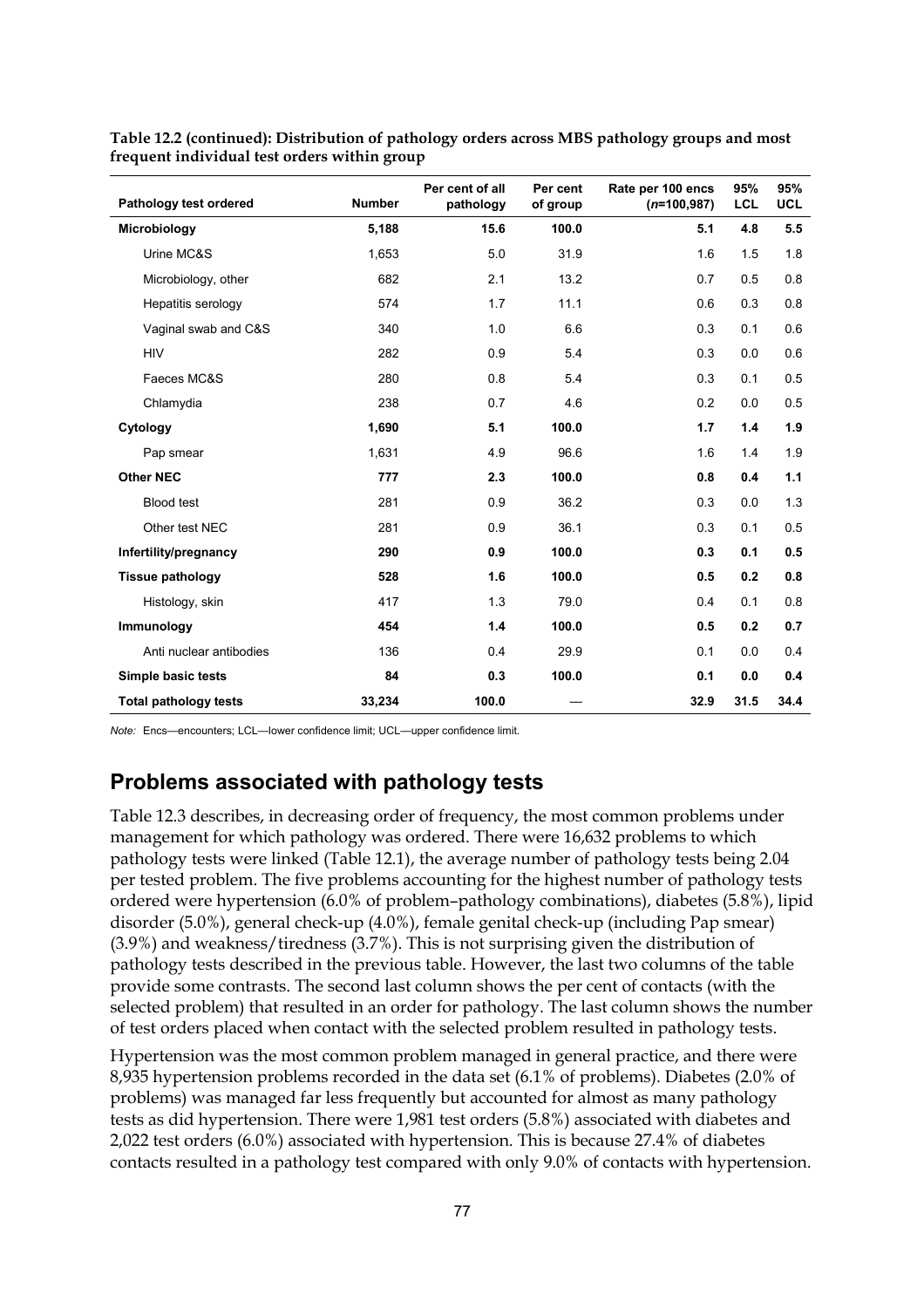Weakness/tiredness was not a problem label that ranked in the top 30 problems managed in general practice, yet it ranked sixth highest in the problems associated with pathology ordering. This is because the decision to order a pathology test for weakness/tiredness was relatively frequent (58.5% of contacts generating an order) and where such a decision was made, multiple pathology tests were likely (averaging 344.0 test orders per 100 problems). The problem label of female genital check-up/Pap smear, and the associated Pap smear test, provide a useful contrast as multiple tests were rarely ordered.

| Problem managed            | Number of<br>problems | Number of<br>problem-path<br>combinations <sup>(a)</sup> | Per cent of<br>problem-path<br>combinations <sup>(a)</sup> | Per cent of<br>problems<br>with test <sup>(b)</sup> | Rate of path orders<br>per 100 problems<br>with pathology <sup>(c)</sup> |
|----------------------------|-----------------------|----------------------------------------------------------|------------------------------------------------------------|-----------------------------------------------------|--------------------------------------------------------------------------|
| Hypertension*              | 8,935                 | 2,022                                                    | 6.0                                                        | 9.0                                                 | 252.4                                                                    |
| Diabetes*                  | 2,949                 | 1,981                                                    | 5.8                                                        | 27.4                                                | 245.4                                                                    |
| Lipid disorder             | 3,043                 | 1,707                                                    | 5.0                                                        | 28.4                                                | 197.6                                                                    |
| General check-up*          | 1,952                 | 1,349                                                    | 4.0                                                        | 27.5                                                | 251.5                                                                    |
| Female genital check-up*   | 1,781                 | 1,333                                                    | 3.9                                                        | 66.3                                                | 112.9                                                                    |
| Weakness/tiredness general | 616                   | 1,239                                                    | 3.7                                                        | 58.5                                                | 344.0                                                                    |
| Urinary tract infection*   | 1,686                 | 973                                                      | 2.9                                                        | 50.4                                                | 114.7                                                                    |
| Blood test NOS             | 250                   | 624                                                      | 1.8                                                        | 83.6                                                | 297.8                                                                    |
| Abnormal test results*     | 770                   | 577                                                      | 1.7                                                        | 44.5                                                | 168.5                                                                    |
| Pregnancy*                 | 855                   | 558                                                      | 1.6                                                        | 33.1                                                | 197.2                                                                    |
| Subtotal                   | 22,837                | 12,363                                                   | 36.4                                                       |                                                     |                                                                          |
| Total                      | 146,336               | 33,961                                                   | 100.0                                                      | 11.4                                                | 199.8                                                                    |

|  | Table 12.3: The ten problems for which pathology was most frequently ordered |  |
|--|------------------------------------------------------------------------------|--|
|  |                                                                              |  |

(a) A test was counted more than once if it was ordered for the management of more than one problem at an encounter. There were 33,234 pathology test orders and 33,961problem–pathology combinations.

(b) The percentage of total contacts with the problem that generated at least one order for pathology.

(c) The rate of pathology orders placed per 100 contacts with that problem generating at least one order for pathology.

Includes multiple ICPC-2 and ICPC-2 PLUS codes (see Appendix 3).

*Note:* Path—pathology; NOS—not otherwise specified.

# **12.2 Imaging ordering**

A comprehensive report on imaging orders by GPs in Australia in 1999–00, written by the GP Statistics and Classification Unit using BEACH data, was published by the AIHW in 2001.29 Readers wishing a more detailed study of imaging orders should consult that publication and may wish to compare those results with the information presented below.

### **Nature of imaging orders at encounter**

There were 8,678 orders for imaging and these were made at a rate of 8.6 per 100 encounters. At least one imaging test was ordered at 7.5% of encounters and for 5.3% of problems managed. The imaging tests recorded were grouped into one of five categories—Diagnostic radiology, Ultrasound, Computerised tomography, Nuclear medicine imaging and Magnetic resonance imaging (Appendix 3). Diagnostic radiology made up almost two-thirds (59.6%) of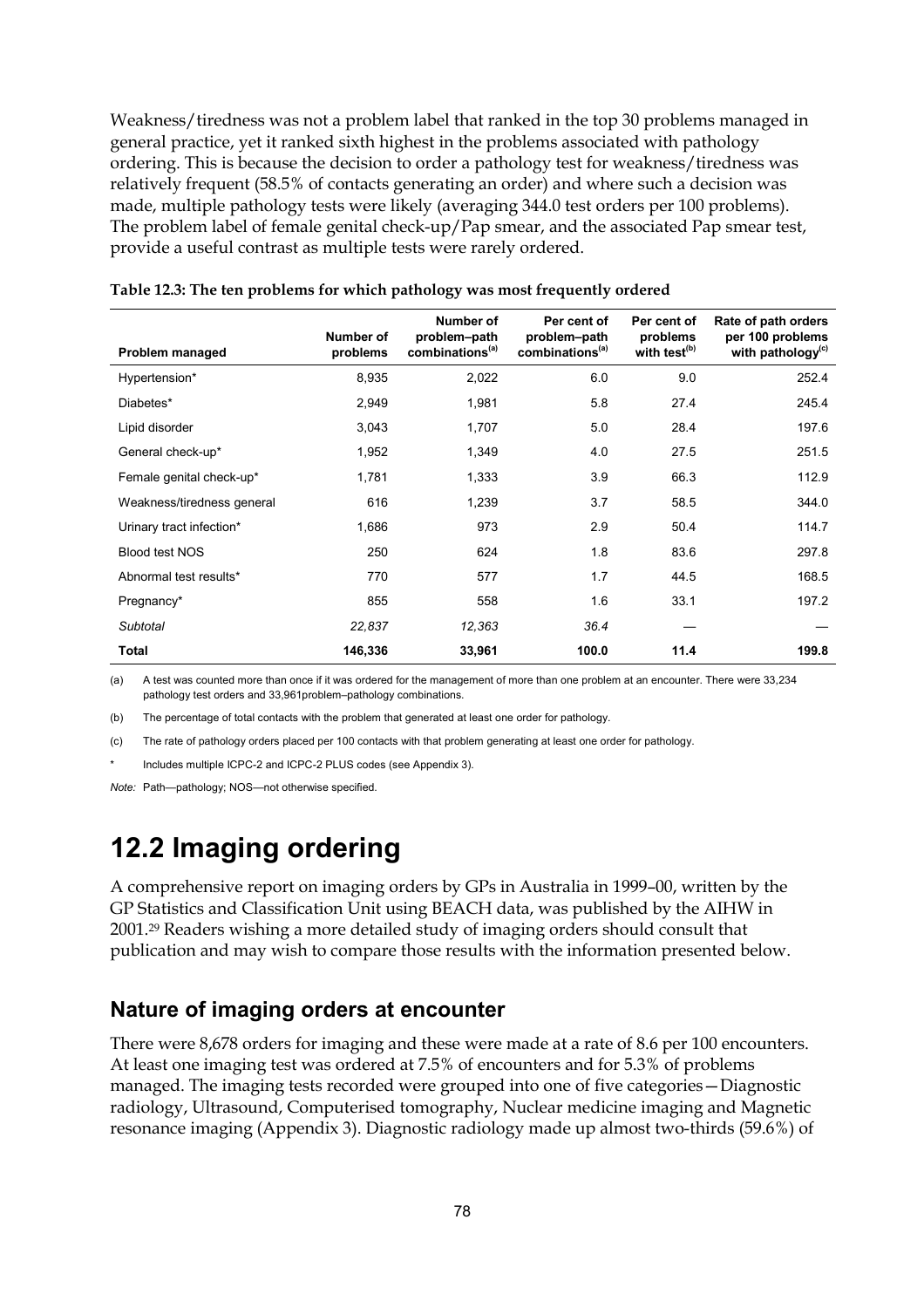all imaging tests, Ultrasound accounted for 30.5%, CT scanning 9.1%, Nuclear medicine 0.5% and MRI 0.4% (Table 12.4).

| Imaging test ordered              | <b>Number</b> | Per cent of<br>tests | Per cent of<br>group | Rate per 100<br>encounters<br>$(n=100,987)$ | 95%<br><b>LCL</b> | 95%<br><b>UCL</b> |
|-----------------------------------|---------------|----------------------|----------------------|---------------------------------------------|-------------------|-------------------|
| Diagnostic radiology              | 5,171         | 59.6                 | 100.0                | 5.1                                         | 4.9               | 5.4               |
| X-ray; chest                      | 1,138         | 13.1                 | 22.0                 | 1.1                                         | 1.0               | 1.3               |
| X-ray; knee                       | 430           | 5.0                  | 8.3                  | 0.4                                         | 0.3               | 0.6               |
| Mammography                       | 399           | 4.6                  | 7.7                  | 0.4                                         | 0.2               | 0.6               |
| X-ray; shoulder                   | 249           | 2.9                  | 4.8                  | 0.3                                         | 0.1               | 0.4               |
| Test; densiometry                 | 235           | 2.7                  | 4.5                  | 0.2                                         | 0.0               | 0.4               |
| X-ray; hip                        | 234           | 2.7                  | 4.5                  | 0.2                                         | 0.1               | 0.4               |
| X-ray; foot/feet                  | 219           | 2.5                  | 4.2                  | 0.2                                         | 0.0               | 0.4               |
| X-ray; ankle                      | 199           | 2.3                  | 3.9                  | 0.2                                         | 0.0               | 0.4               |
| X-ray; spine, lumbosacral         | 198           | 2.3                  | 3.8                  | 0.2                                         | 0.0               | 0.4               |
| X-ray; wrist                      | 146           | 1.7                  | 2.8                  | 0.1                                         | 0.0               | 0.4               |
| X-ray; spine, lumbar              | 141           | 1.6                  | 2.7                  | 0.1                                         | 0.0               | 0.4               |
| X-ray; hand                       | 140           | 1.6                  | 2.7                  | 0.1                                         | 0.0               | 0.4               |
| X-ray; spine, cervical            | 139           | 1.6                  | 2.7                  | 0.1                                         | 0.0               | 0.4               |
| X-ray; finger(s)/thumb            | 128           | 1.5                  | 2.5                  | 0.1                                         | 0.0               | 0.3               |
| X-ray; abdomen                    | 98            | 1.1                  | 1.9                  | 0.1                                         | 0.0               | 0.3               |
| Scan; bone(s)                     | 91            | 1.0                  | 1.8                  | 0.1                                         | 0.0               | 0.4               |
| X-ray; spine, thoracic            | 82            | 1.0                  | 1.6                  | 0.1                                         | 0.0               | 0.4               |
| X-ray; elbow                      | 67            | 0.8                  | 1.3                  | 0.1                                         | 0.0               | 0.4               |
| <b>Ultrasound</b>                 | 2,643         | 30.5                 | 100.0                | 2.6                                         | 2.5               | 2.8               |
| Ultrasound; pelvis                | 521           | 6.0                  | 19.7                 | 0.5                                         | 0.3               | 0.7               |
| Ultrasound; abdomen               | 287           | 3.3                  | 10.8                 | 0.3                                         | 0.1               | 0.4               |
| Ultrasound; breast, F             | 264           | 3.0                  | 10.0                 | 0.3                                         | 0.0               | 0.5               |
| Ultrasound; shoulder              | 247           | 2.8                  | 9.3                  | 0.2                                         | 0.1               | 0.4               |
| Ultrasound; obstetric             | 176           | 2.0                  | 6.7                  | 0.2                                         | 0.0               | 0.4               |
| Ultrasound                        | 152           | 1.8                  | 5.8                  | 0.2                                         | 0.0               | 0.4               |
| Ultrasound; renal tract           | 95            | 1.1                  | 3.6                  | 0.1                                         | 0.0               | 0.3               |
| Echocardiography                  | 94            | 1.1                  | 3.6                  | 0.1                                         | 0.0               | 0.4               |
| Test; doppler                     | 93            | 1.1                  | 3.5                  | 0.1                                         | 0.0               | 0.4               |
| <b>Computerised tomography</b>    | 793           | 9.1                  | 100.0                | 0.8                                         | 0.7               | 0.9               |
| CT scan; brain                    | 141           | 1.6                  | 17.8                 | 0.1                                         | 0.0               | 0.4               |
| CT scan; head                     | 107           | 1.2                  | 13.5                 | 0.1                                         | 0.0               | 0.4               |
| CT scan; abdomen                  | 86            | 1.0                  | 10.9                 | 0.1                                         | 0.0               | 0.4               |
| Nuclear medicine imaging          | 40            | 0.5                  | 100.0                | 0.0                                         | 0.0               | 0.4               |
| <b>Magnetic resonance imaging</b> | 32            | 0.4                  | 100.0                | 0.0                                         | 0.0               | 0.6               |
| <b>Total imaging tests</b>        | 8,678         | 100.0                |                      | 8.6                                         | 8.2               | 9.0               |

#### **Table 12.4: The most frequent imaging tests ordered, by MBS group and most frequent tests**

*Note:* LCL—lower confidence limit; UCL—upper confidence limit; F—female; CT—computerised tomography.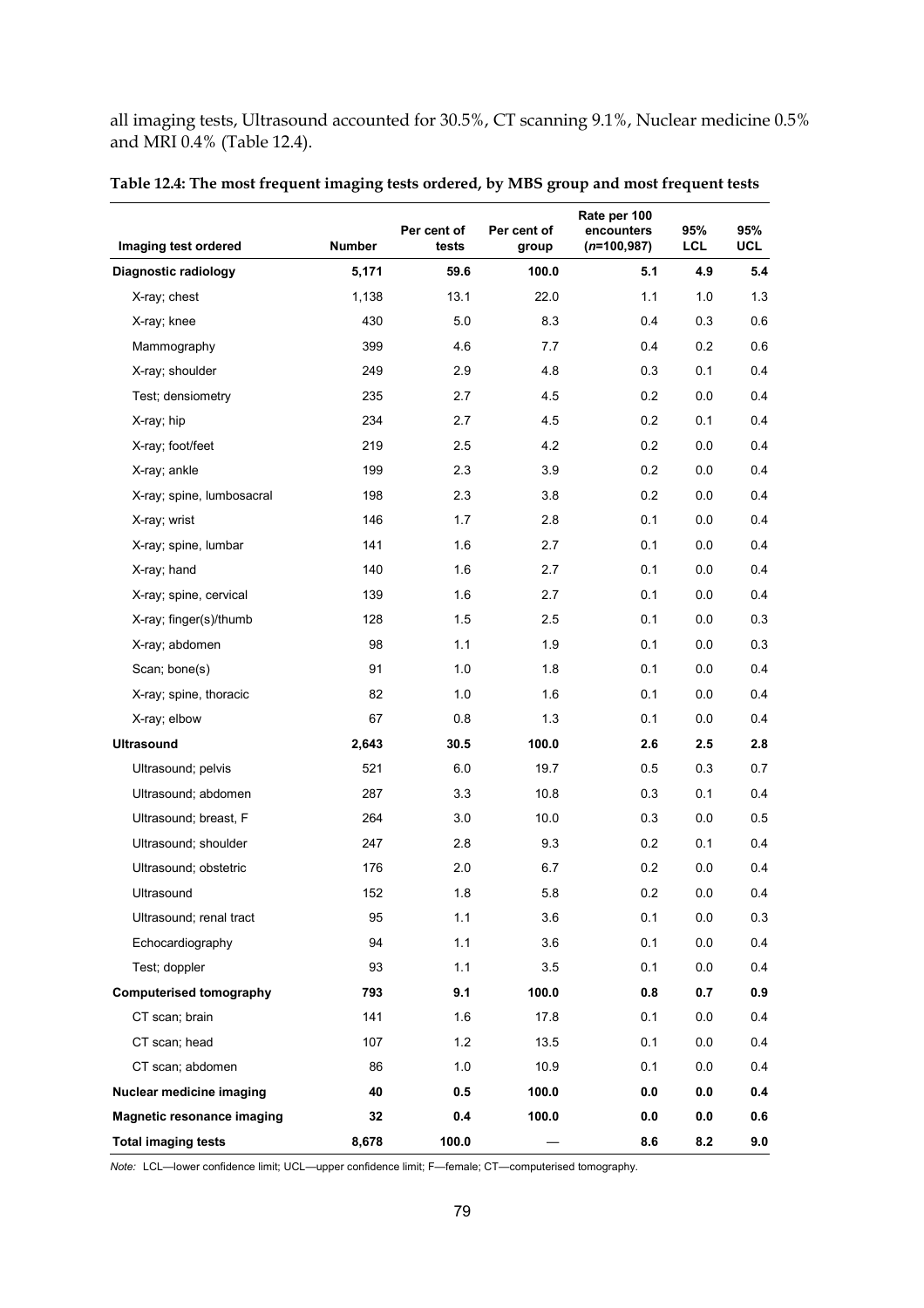Chest x-rays were by far the most common subgroup in Diagnostic radiology (22.0%), followed by x-ray of the knee (8.3%) and mammography (7.7%). Ultrasound was commonly of the pelvis (19.7%), abdomen (10.8%), breast (10.0%) and shoulder (9.3%). CT scans were most commonly performed on the brain (17.9%), head (13.5%) and abdomen (10.9%).

Overall, the most frequently ordered imaging test was chest x-ray which accounted for 13.1% of all imaging and was ordered at a rate of 1.1 per 100 encounters. Pelvic ultrasound, the second most frequently ordered, accounted for 6.0% of all imaging tests and was ordered at a rate of 0.5 per 100 encounters (Table 12.4).

### **Problems associated with orders for imaging**

Table 12.5 describes the problems for which an imaging test was most frequently ordered. They are presented in decreasing order of test frequency.

There were 8,747 problem–imaging combinations. Six (including the top five) of the ten most common problems were related to the musculoskeletal system. The remaining problems were related to abdominal, breast, skin and chest problems.

Back complaint, the most common problem for which imaging was ordered, accounted for 5.5% of all imaging, and 15.7% of contacts with a back complaint resulted in an imaging order. Although fracture accounted for slightly fewer imaging orders (4.7%), 37.7% of contacts with this problem resulted in an order for imaging.

The ordering of multiple imaging for a single problem was far less common than the ordering of multiple pathology. Breast lump/mass (female) had the highest rate of multiple test orders in the top ten problems, 135.8 tests being ordered for every 100 problems.

| Problem managed                   | Number of<br>problems | Number of<br>problem-imaging<br>combinations <sup>(a)</sup> | Per cent of<br>problem-imaging<br>combinations | Per cent of<br>problems<br>with test <sup>(b)</sup> | Rate of imaging<br>orders per 100<br>tested<br>problems <sup>(c)</sup> |
|-----------------------------------|-----------------------|-------------------------------------------------------------|------------------------------------------------|-----------------------------------------------------|------------------------------------------------------------------------|
| Back complaint*                   | 2,624                 | 479                                                         | 5.5                                            | 15.7                                                | 116.2                                                                  |
| Fracture*                         | 992                   | 406                                                         | 4.7                                            | 37.7                                                | 108.5                                                                  |
| Osteoarthritis*                   | 2,586                 | 399                                                         | 4.6                                            | 13.2                                                | 117                                                                    |
| Sprain/strain*                    | 1,702                 | 366                                                         | 4.2                                            | 19.1                                                | 112.7                                                                  |
| Injury musculoskeletal NOS        | 724                   | 214                                                         | 2.5                                            | 26.9                                                | 110                                                                    |
| Abdominal pain*                   | 560                   | 210                                                         | 2.4                                            | 32.8                                                | 114.5                                                                  |
| Injury skin, other                | 734                   | 185                                                         | 2.1                                            | 21.4                                                | 117.5                                                                  |
| Breast lump/mass (female)         | 192                   | 165                                                         | 1.9                                            | 63.3                                                | 135.8                                                                  |
| Acute bronchitis/bronchiolitis    | 2,599                 | 157                                                         | 1.8                                            | 6.0                                                 | 100.7                                                                  |
| Bursitis/tendonitis/synovitis NOS | 784                   | 147                                                         | 1.7                                            | 15.4                                                | 121.7                                                                  |
| Subtotal                          | 13,497                | 2,728                                                       | 31.2                                           |                                                     |                                                                        |
| <b>Total</b>                      | 146,338               | 8,747                                                       | 100.0                                          |                                                     |                                                                        |

#### **Table 12.5: The ten problems for which an imaging test was most frequently ordered**

(a) A test was counted more than once if it was ordered for the management of more than one problem at an encounter. There were 7,643 imaging test orders and 7,695 problem–imaging combinations.

(b) The percentage of total contacts with the problem that generated at least one order for imaging.

(c) The rate of imaging orders placed per 100 contacts with that problem generating at least one order for imaging.

\* Includes multiple ICPC-2 and ICPC-2 PLUS codes (see Appendix 3). *Note:* NOS—not otherwise specified.